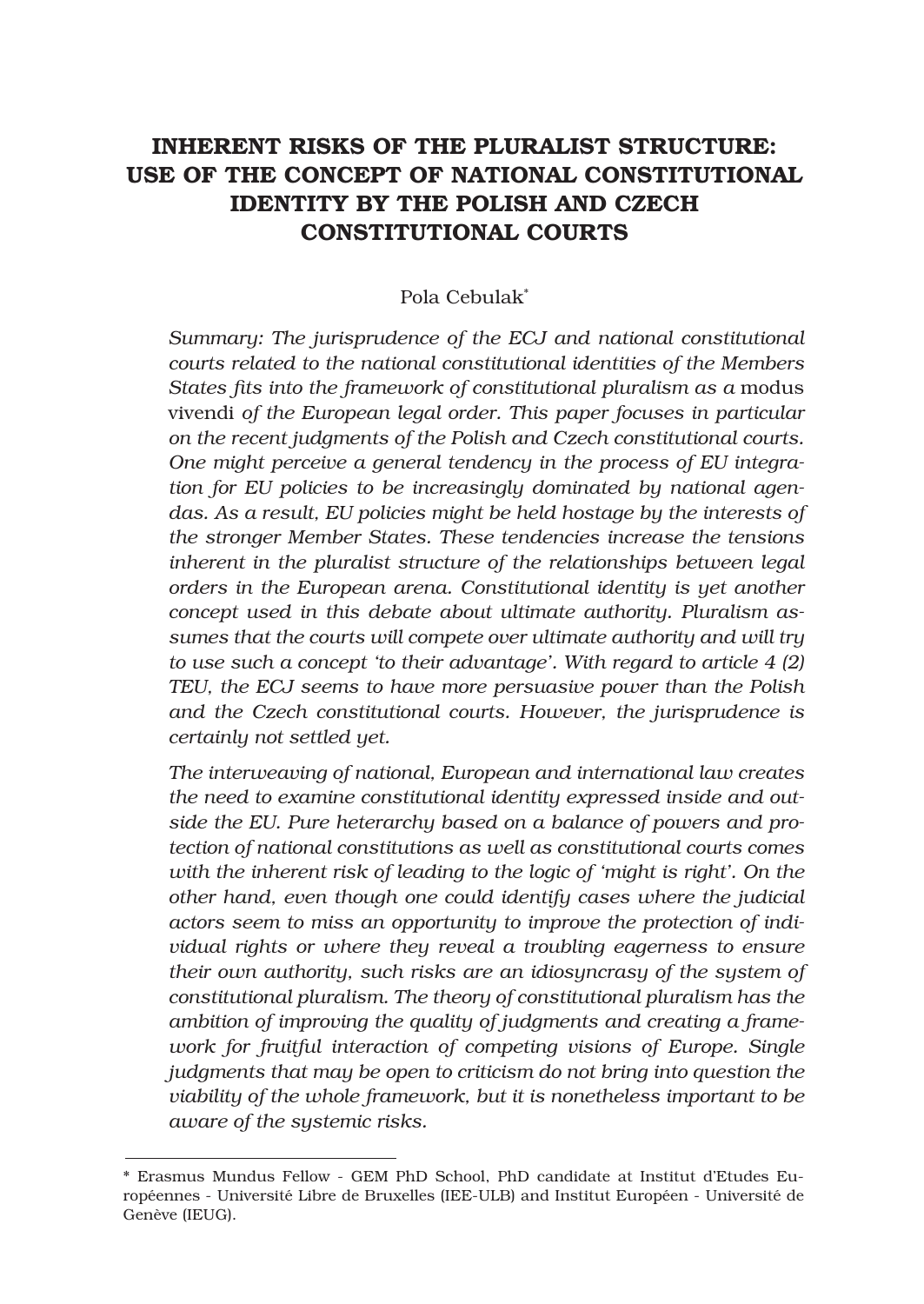### I. Introduction

The issues of enlargement of the European Union (EU), the euro crisis, national and European identity as well as the debate on the relations between legal orders in the international arena all come together on the Kirchberg Plateau, at the seat of the European Court of Justice (ECJ). Mainly due to an increase in the caseload, a legislative proposal for a reform of the Statute of the ECJ has been introduced and is currently awaiting its first reading in the European Parliament.<sup>1</sup> This reform would involve changes in the procedure and the composition affecting all three 'instances' of the institution. In particular, the decision to increase the number of judges at the General Court, instead of creating another specialised tribunal, shows that certain considerations were crucial for the judges, namely the guarantee of the coherence of the jurisprudence and the constitutional role of the Court of Justice. However, these procedural changes that might be seen to lie on the surface run in parallel with the constantly evolving structural position and role of the ECJ in the process of European integration. Both procedural and jurisprudential 'modernisation' represents efforts to strengthen the institution. Even though the first one has been subject to heated debate on the need to guarantee the coherence of the jurisprudence, as well as the efficient functioning of the EU courts, the developments in the latter stream appear to be more controversial as their effects on the constitutional role of the ECJ are ambivalent.

The jurisprudential changes have to be identified through an analysis of the Court's jurisprudence. In this paper, I focus on the concept of constitutional identity, as this demonstrates the crucial tension in the European framework. The process of European integration oscillates between the 'supranational tendency', which in the legal context involves strengthening the position of the ECJ, and the 'intergovernmental tendency', which strengthens the position of national constitutional courts. The same kind of tension has resurfaced during the euro crisis, and the adopted solution in the form of the Treaty on Stability, Coordination and Governance in the Economic and Monetary Union (TSCG) signed on 2 March 2012 is rather intergovernmental.<sup>2</sup> In fact, the Member States chose a 'traditional' form of international negotiation that naturally strengthens the role of the richer, bigger or more powerful partners. At

<sup>&</sup>lt;sup>1</sup> Court of Justice of the European Union, Legislative proposal 2011/0901(COD) of 28 March 2011, summary <http://www.europarl.europa.eu/oeil/popups/summary. do?id=1148372&t=e&l=en> accessed 7 June 2012.

<sup>&</sup>lt;sup>2</sup> Treaty on Stability, Coordination and Governance in the Economic and Monetary Union (TSCG), signed on 2 March 2012 <http://european-council.europa.eu/media/639235/ st00tscg26\_en12.pdf> accessed 7 June 2012.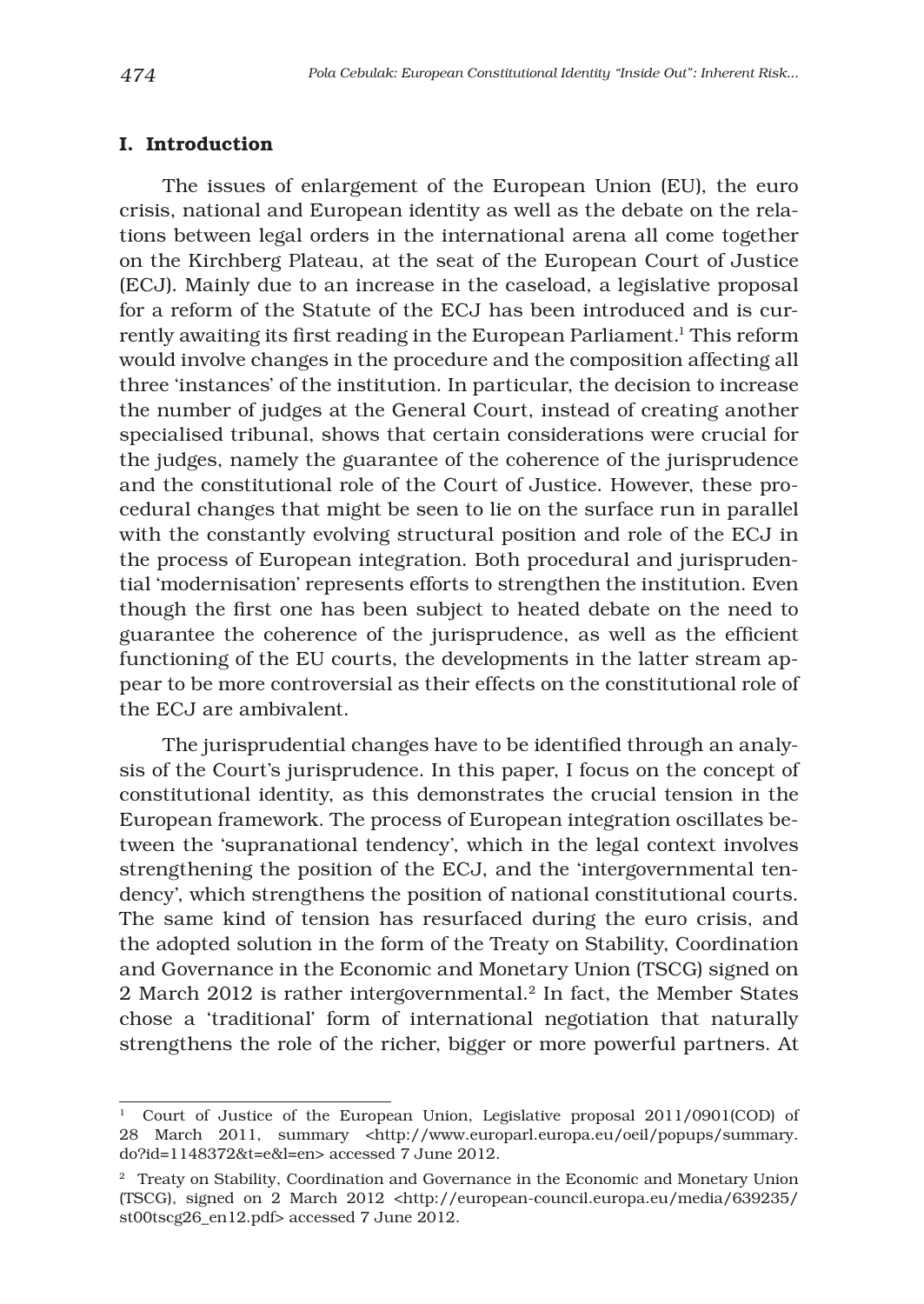the national level, a legal mechanism that is supposed to guarantee respect of the less privileged parties in a community has been the constitutional model. In the European pluralist structure, the question arises of who the guardian of the national constitutional identity of the Member States is: the ECJ or the national constitutional courts?

These procedural and jurisprudential developments have to be analysed against the background of theoretical debates on the relations between legal orders in the international arena. These include the national, European and international levels, which are nowadays tightly interwoven.3 Hence the need to examine European identity expressed to the inside and outside of the EU. This paper analyses the jurisprudence of the ECJ, as well as the national constitutional courts' use of the concept of national constitutional identity in light of constitutional pluralism within the EU. Possible consequences of the recent developments and tensions within the EU on account of its actions at the international level are also highlighted. The fundaments for the construction of a European identity have been identified mainly in the external relations of the EU. While consolidation of the jurisdiction of the ECJ can contribute to strengthening its position on the internal plan of the EU, striving to ensure the Court's exclusive jurisdiction on all issues concerning European law might undermine its position on the international scene. Similarly, while developing national constitutional identity as a concept of European law might enlarge the scope of jurisprudence of the ECJ and ensure its flexibility, from an external perspective this could diminish the transparency and legal security of the EU as an international actor.

Before moving to substantive considerations, it is important to briefly clarify the use of certain terms and notions in this paper. According to article 19 TEU, the Court of Justice of the EU, commonly referred to as the European Court of Justice (ECJ), includes the Court of Justice, the General Court (GC) and specialised courts (currently only the Civil Service Tribunal (CST)). These can be referred to as EU courts. Following the general logic of EU legislation, I will also use the terms 'EU law' and 'European law' interchangeably. For national constitutional courts, in order to facilitate the distinction between the jurisdictions, I will use their names in the native languages. Obviously, within the constraints of this paper, I cannot conduct a complete analysis of the jurisprudence of the constitutional courts of the Member States. Moreover, such studies have already been already carried out.4 Therefore, I will often use the German

<sup>3</sup> Nico Krisch, *Beyond Constitutionalism: The Pluralist Structure of Postnational Law* (OUP 2010) 8.

<sup>4</sup> See Anne-Marie Slaughter, Alec Stone Sweet and Joseph Weiler (eds), *The European Court and National Courts* (Hart Publishing 1998); José Maria Beneyto, Ingolf Pernice, *Europe's Constitutional Challenges in the Light of the Recent Case Law of National Constitutional*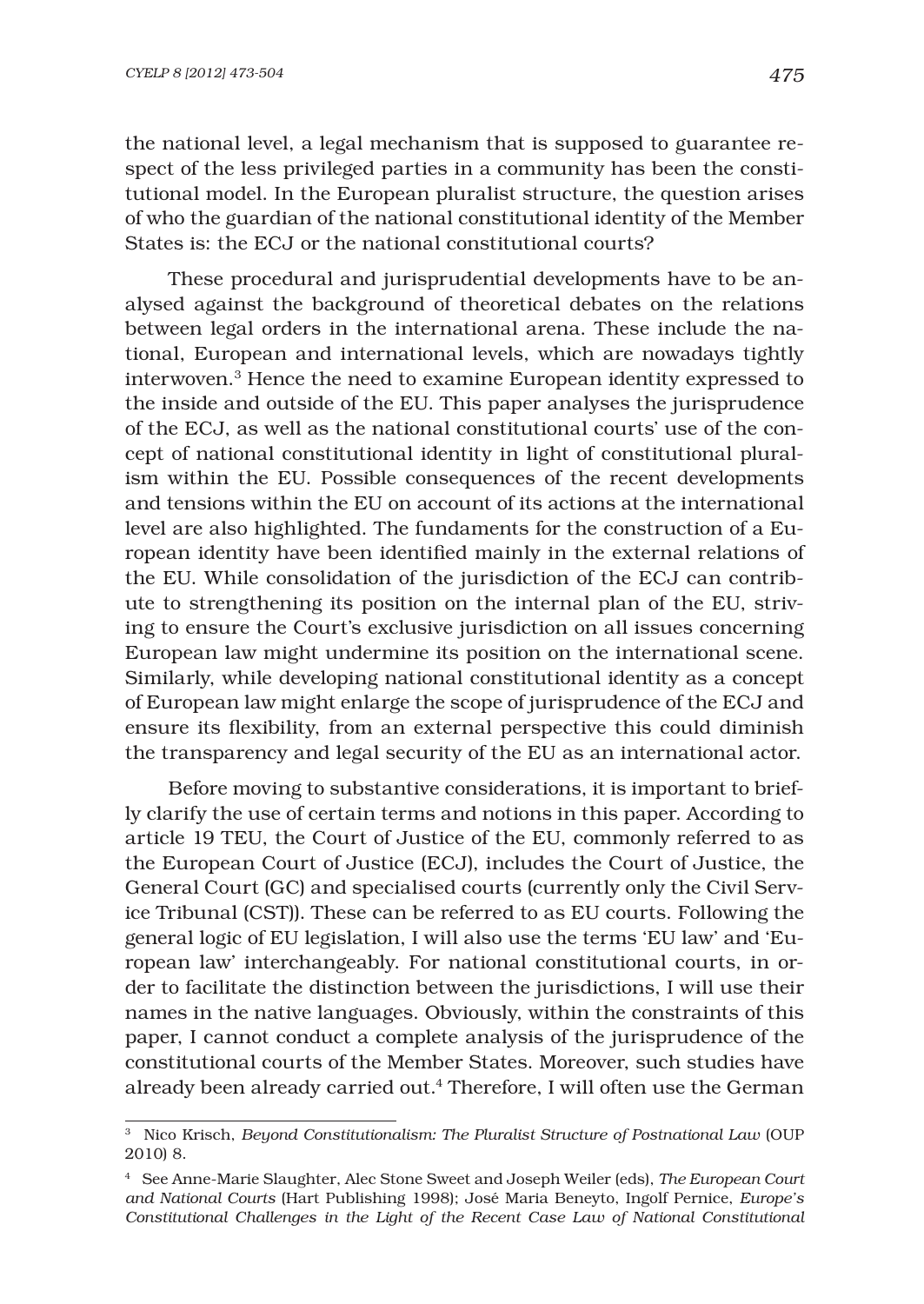Federal Constitutional Court - the Bundesverfassungsgericht (BVerfG) - as a reference point as it has probably been the most outspoken on the question of the relationship between national and European law.5

The changing constitutional role of the ECJ has already been described from a historical perspective.<sup>6</sup> In this paper, I focus on very recent developments and present how the concepts of European and national constitutional identities have been articulated by the ECJ and by the national constitutional courts. European and national constitutional identities in the context of the constitutional role of the ECJ and the national constitutional courts are ultimately two sides of the same coin.

I approach the topic in four steps. First, I briefly present the notion of national constitutional identity and its relation to a common European identity. Secondly, I present the debate on ultimate jurisprudential authority in the European framework. Jurisprudence has proven that the domain of human rights is the most fertile ground for potential conflicts between legal orders as human rights norms are often perceived as constituting the core values of a legal order.7 Therefore, the main actors or competitors in this debate are the national constitutional courts, the ECJ and the European Court of Human Rights (ECtHR). Even before the Lisbon Treaty there were many episodes in this jurisprudential debate. They drew the attention of academia and those engaged in politics and generally involved all partners in judicial dialogue. Thirdly, I explain how constitutional identity can be perceived as a concept helping to construct European constitutionalism. Finally, I focus on the articulation of the most recent normative addition to identity: article 4 (2) TEU in the jurisprudence of European courts. The notion of national constitutional identity has resurfaced in the jurisprudence of both the ECJ and the national constitutional courts. The Court in Luxembourg has used it to grant Member States free passage to keep their particular legislation, restricting certain rights or freedoms under EU law. Yet, by doing so, the ECJ has put itself in the position of gatekeeper of the national constitutional identity of the Member States, perceiving it as a concept of EU law. The ECJ has simply continued with its previous jurisprudence,

*Courts* (Nomos Publishers 2011); Matthias Wendel, 'Lisbon Before the Courts: Comparative Perspective' (2011) 7(1) European Constitutional Law Review 96.

<sup>5</sup> See Anne Marie Slaughter, 'Judicial Globalization' (1999-2000) 40 Virginia Journal of International Law 1103, 1107; Frank Schorkopf, 'The European Union as an Association of Sovereign States: Karlsruhe's Ruling on the Treaty of Lisbon' (2009) 10 German Law Journal 1219, 1232.

<sup>6</sup> Julio Baquero Cruz, 'The Changing Constitutional Role of the European Court of Justice' (Summer 2006) 34(2) International Journal of Legal Information 222.

<sup>7</sup> See JHH Weiler, 'Human Rights, Constitutionalism and Integration: Iconography and Fetishism' (2001) 3 International Law FORUM du droit international 227, 228-229.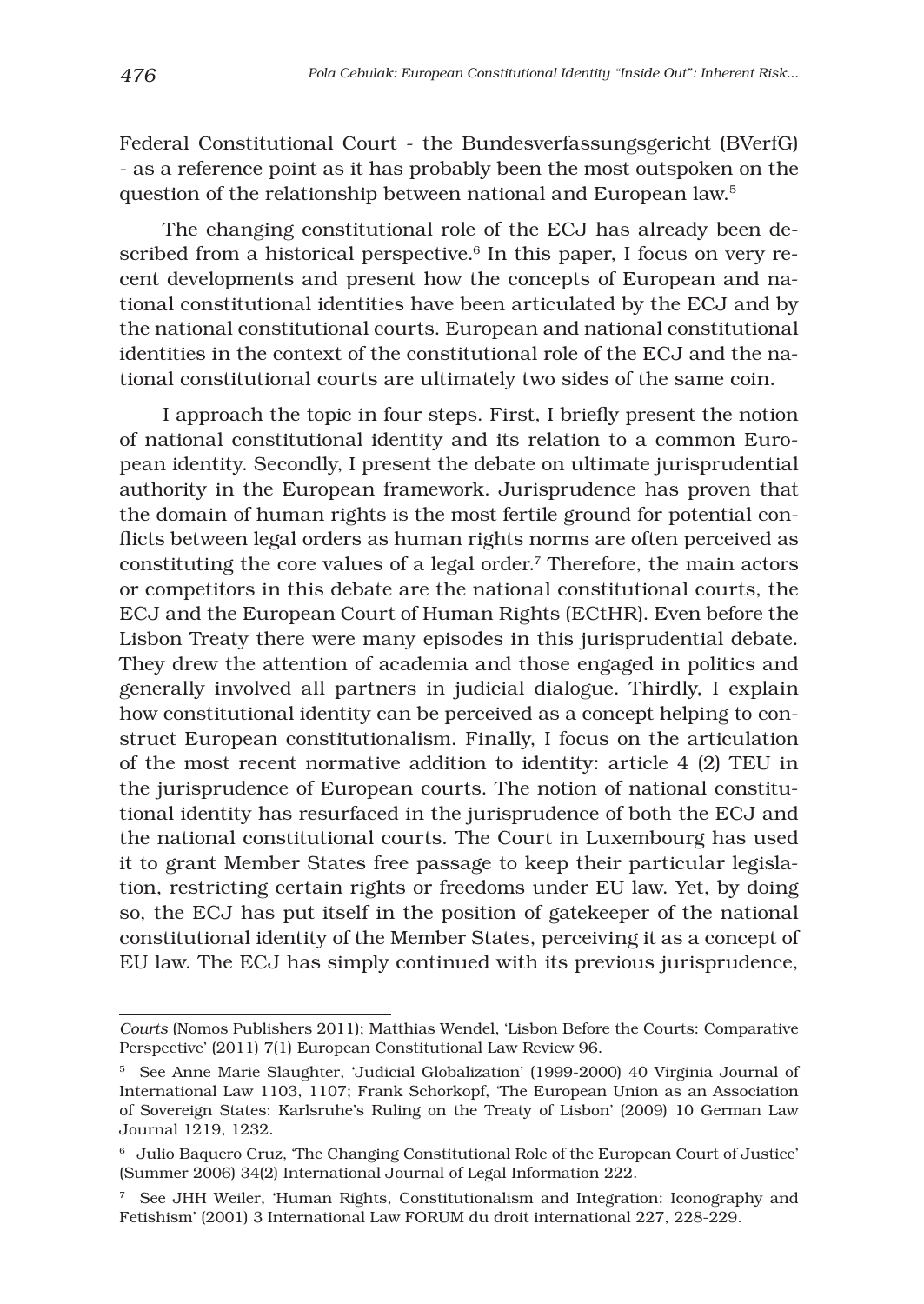adding one new concept to its palette. In order to show how this attitude can contradict the national perspective, I discuss two recent and controversial judgments of the Polish Constitutional Court - Trybunał Konstytucyjny (TK) and the Czech Constitutional Court - Ústavní soud (ÚS), which review the constitutionality of an EU regulation and the limits of the jurisprudence of the ECJ. This analysis of jurisprudence clearly reveals that there is a link between national identity and sovereignty.8

### II. National and European identity as two sides of the same coin

The notion of European identity has been present in the normative framework of the EU for a long time. In 1973, the Heads of State or Government of the European Communities, meeting at the Copenhagen European Summit, signed a Declaration on European Identity, stating that the Member States:

 (…) wish to ensure that the cherished values of their legal, political and moral order are respected, and to preserve the rich variety of their national cultures. Sharing as they do the same attitudes to life, based on a determination to build a society which measures up to the needs of the individual, they are determined to defend the principles of representative democracy, of the rule of law, of social justice — which is the ultimate goal of economic progress — and of respect for human rights. All of these are fundamental elements of the European Identity.9

Since then it has proven difficult to affirm more elements of the common European identity.10 Naturally, instead of making a clear positive choice it is easier to assert a standpoint by negatively positioning oneself vis-à-vis others. Hence, it has been easier to affirm the European identity to the outside than to the inside. The only express reference in the Treaties to European identity can be found in the context of external action.11 The Treaties do, however, contain references to EU values as

<sup>&</sup>lt;sup>8</sup> Franz C Mayer, 'Rashomon in Karlsruhe - A Reflection on Democracy and Identity in the European Union: The German Constitutional Court's Lisbon Decision and the Changing Landscape of European Constitutionalism' (2011) 9 International Journal of Constitutional Law 757, 783.

<sup>9</sup> Declaration on European Identity (Copenhagen, 14 December 1973) EC Bulletin 1973 No 12, 2 <http://www.cvce.eu/obj/Declaration\_on\_European\_Identity\_Copenhagen\_14\_December\_1973-en-02798dc9-9c69-4b7d-b2c9-f03a8db7da32.html> accessed 7 June 2012.

<sup>&</sup>lt;sup>10</sup> For example the 'failed' Treaty establishing a Constitution for Europe [2004] OJ C310/1 and the question of a reference to Christianity in the preamble of this Constitution. See Srdjan Cvijic and Lorenzo Zucca, 'Does the European Constitution Need Christian Values?' (2004) 24 Oxford Journal of Legal Studies 739.

<sup>&</sup>lt;sup>11</sup> Eleventh recital to the preamble of TEU: 'RESOLVED to implement a common foreign and security policy including the progressive framing of a common defence policy, which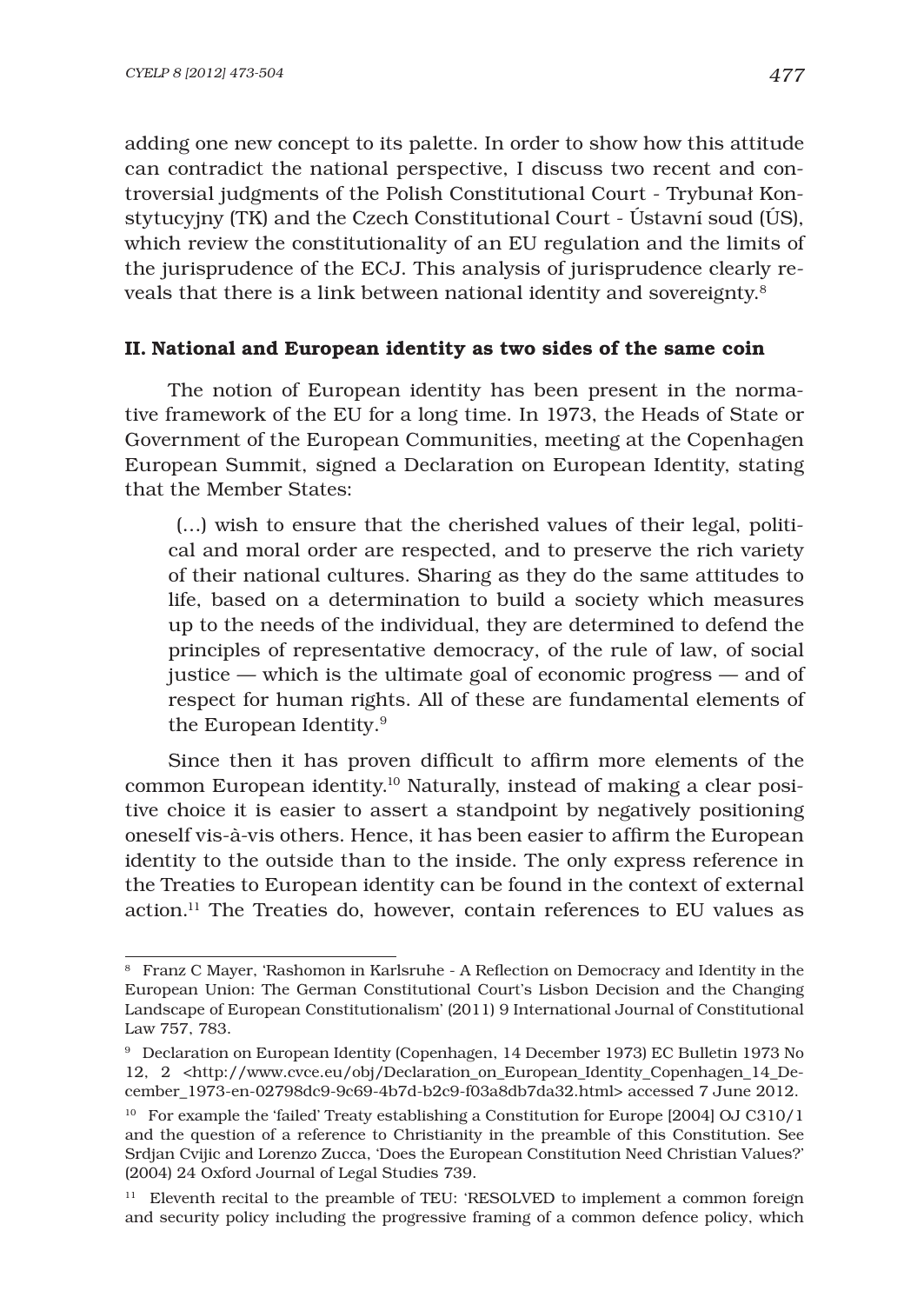guiding principles for the exercise of both internal and external powers.12 Even though the ECJ has never made an express reference to 'European identity', it has emphasised the importance of the EU's values and standards when dealing with legal provisions external to the EU legal order.13 At the same time, the ECJ has been referring both expressly as well as implicitly to the national identities of the Member States. The role of the ECJ as the ultimate umpire in the EU has constantly been challenged. The national constitutional courts perceive themselves as the sole gatekeepers of national constitutional identities that constitute the untouchable core of the national legal orders. As a consequence of this multi-level judicial dialogue, the concept of European constitutional identity is at least as complex from the internal perspective (inside the EU) as from the external one (outside the EU). This is reflected in the normative provisions of the Treaties. Since the Maastricht Treaty, the emphasis has shifted to the national constitutional identities of the Member States. Article 6 (3) TEU stipulated that 'the Union shall respect the national identities of its Member States'. As a consequence of the amendments introduced by the Lisbon Treaty, article 4 (2) TEU reads as follows: 'the Union shall respect the equality of Member States before the Treaties as well as their national identities, inherent in their fundamental structures, political and constitutional, inclusive of regional and local self-government'.

According to the documents of the responsible Working Group of the European Convention, the purpose of this reform was 'to provide added transparency of what constitutes essential elements of national identity, which the EU must respect in the exercise of its competence'.<sup>14</sup> However, the mere expansion of the concept of national identity in the Treaties has caused quite a stir. It has provoked reactions and speculations both in academic and public discourse.15 One might claim that the legislative amendment has at least significant declaratory power as it reflects the general tendency in the approach of the Member States to the process

might lead to a common defence in accordance with the provisions of Article 42, thereby reinforcing the *European identity* and its independence in order to promote peace, security and progress in Europe and in the world' (emphasis added).

 $12$  Articles 2, 3(5) and 21 TEU.

<sup>13</sup> Joined cases C-402/05 P and C-415/05 *P Yassin Abdullah Kadi and Al Barakaat International Foundation v Council of the EU and Commission of the EC* [2008] ECR I-06351(hereinafter *Kadi*), paras 282, 290, 304.

<sup>14</sup> Final report of Working Group V of the European Convention, 4 November 2002, 10 <http://register.consilium.europa.eu/pdf/en/02/cv00/cv00375-re01.en02.pdf > accessed 7 June 2012.

<sup>&</sup>lt;sup>15</sup> See inter alia Sinisa Rodin, 'National Identity and Market Freedoms after The Treaty of Lisbon' (2011) <http://ssrn.com/abstract=2005691> accessed 7 June 2012; 'European Values and Identity' *EurActiv* (9 May 2006) <http://www.euractiv.com/culture/europeanvalues-identity-linksdossier-188378?display=normal> accessed 7 June 2012.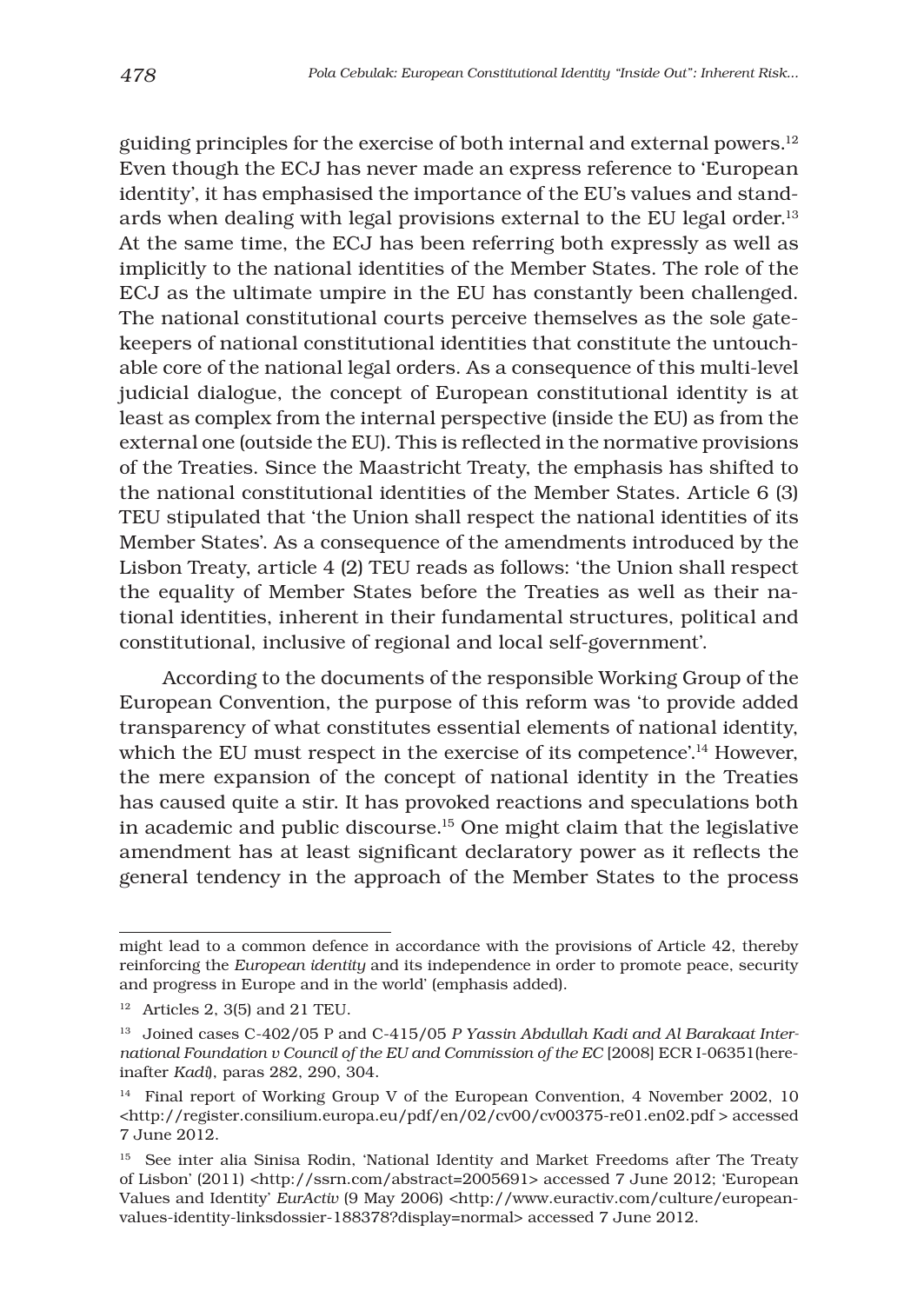of European integration, which underlines its constraints. In the euro crisis, the Member States chose to abandon the 'community method' as a way to introduce the necessary measures, but instead decided to sign a separate international treaty that is now expected to be ratified by 25 Member States. $16$  In the history of the EU, we can find examples of treaties like Schengen or Prüm that were first signed as international treaties, later to be integrated into the framework of the EU.17 Nonetheless, this solution might be viewed as one disregarding the institutional structure of the EU, undermining the democratic legitimacy of the Union and even representing a triumph of national egoisms. On the other hand, the new wording of article 4 (2) TEU might just be another representation of a phenomenon that is already familiar to EU law. The ECJ has already been accepting national constitutional particularities as a justification for Treaty derogation.18 Then it would be yet another example of putting into normative provisions principles that have already been recognised and applied by the Court, just as was the case with the Charter of Fundamental Rights.

Further, it is interesting to observe how the current debate on the national identities of the Member States affects the still open question of construing a common constitutional identity of the EU. The argument that the EU is too diverse for a common constitutional identity has resurfaced at various stages of European integration. It has been pointed out that the EU lacks both a common *ethnos* as well as a *demos*. 19 At first glance, the constitutional diversity within the EU might seem directly proportional to the number of Member States. However, this is not the crucial factor. Even though EU enlargements have resulted in larger numbers of partners to include in a consensus, constitutional diversity has in fact always been inherent in the structure of the EU. For instance, there were three opt-outs from the Charter of Fundamental Rights - two by the 'new Member States' Poland and the Czech Republic, but also by the UK. The same opt-outs can be viewed either as putting a spoke in the wheel of European integration in order to preserve national identity and

<sup>&</sup>lt;sup>16</sup> Treaty on Stability, Coordination and Governance in the Economic and Monetary Union (TSCG), signed 2 March 2012 <http://european-council.europa.eu/media/639235/ st00tscg26\_en12.pdf> accessed 7 June 2012.

<sup>17</sup> The Schengen Acquis [2000] OJ L239/1 was integrated with the Treaty of Amsterdam [1997] OJ C340/1; the Prüm Convention <http://register.consilium.europa. eu/pdf/en/05/st10/st10900.en05.pdf > accessed 7 June 2012 was partly transposed in 2007. See <http://europa.eu/rapid/pressReleasesAction.do?reference=IP/07/ 803&format=HTML&aged=1&language=EN&guiLanguage=fr> accessed 7 June 2012.

<sup>18</sup> For example Case C-36/02 *Omega Spielhallen v Oberbürgermeisterin der Bundesstadt Bonn* [2004] ECR I-09609.

<sup>19</sup> Michel Rosenfeld, 'The European Treaty - Constitution and Constitutional Identity. A Comment on Professor von Bogdandy' (2004) Jean Monnet Working Paper 5/04, 11.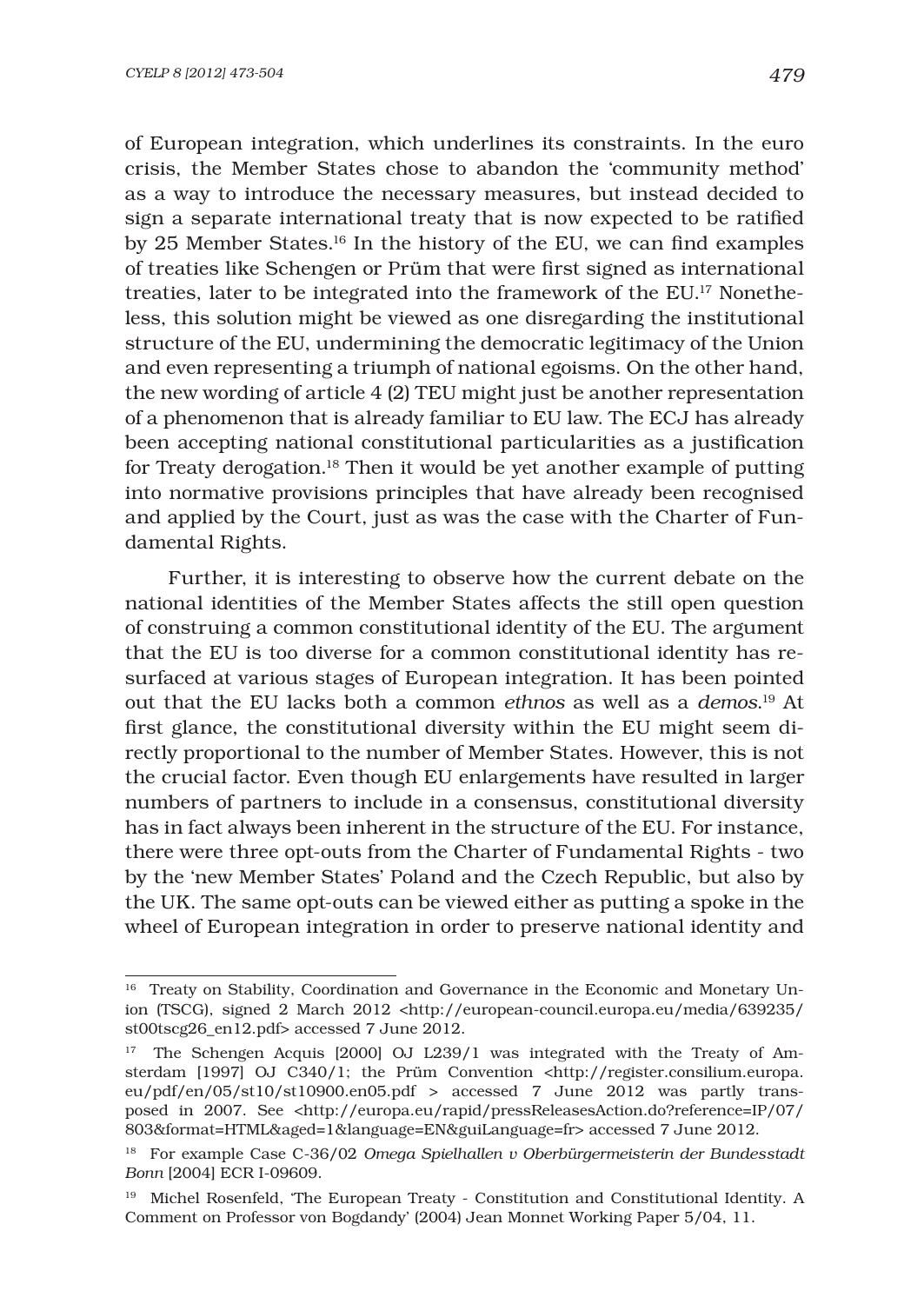sovereignty, or as proof of the solidity of the European construction. The latter perspective would invoke the argument that those opt-outs are in fact void, as the provisions of the Charter are already enshrined in the general principles of EU law as they have been developed by the ECJ, which proves the stability of the European legal order.<sup>20</sup>

European and national constitutional identities are ambivalent terms with unclear contours. From the perspective of political philosophy, common European identity or at least constitutional patriotism can be regarded as a basis for a democratic link between citizens and the government.21 However, 'the notion of "national identity" has over time acquired a legally more relevant flavour by its reformulation as "constitutional identity"'.22 This paper focuses on European and national constitutional identities as legal concepts. Constitutional identity is not an individual but rather a collective identity of the national constitution.23 At the same time, national constitutional identity is diverse as it is encompasses the essential particularities of each constitutional order.24

The identity question in its internal and external dimensions is particularly intertwined in the context of the EU, as the EU domesticates relations between states. It touches upon one of the crucial characteristics of European integration, namely that the EU tries to bring a sense of common responsibility to international relations among its Member States and then also promotes this method in its external relations.25 This will be achieved 'by each Member State's acceptance of the unique identity of the other Member States within a framework of law, based not on strict hierarchy, but on diversity and loyalty'.26 Hence, for the purpose of analysing the tools in the pluralist structure of European and international law, the national and European constitutional identities can be treated as two sides of the same coin.

<sup>20</sup> Mayer (n 8) 784.

<sup>21</sup> See *inter alia*: Patrizia Nanz, *Europolis: Constitutional Patriotism Beyond the Nation-State* (Manchester University Press 2006); Jan-Werner Müller, 'Verfassungspatriotismus: Eine systematische Verteidigung' (2010) 3 Zeitschrift für Bürgerrechte und Gesellschaftspolitik 111.

<sup>&</sup>lt;sup>22</sup> Leonard FM Besselink, 'National and Constitutional Identity Before and After Lisbon' (2010) 6(3) Utrecht Law Review 36, 37.

<sup>23</sup> Mayer (n 8) 783.

<sup>24</sup> Alexandre Viala, 'Le concept d'identité constitutionnelle: approche théorique' in Laurence Burgorgue-Larsen (ed), *L'identité constitutionnelle saisie par les juges en Europe* (Editions Pedone 2011) 9.

<sup>25</sup> Geert De Baere, *Constitutional Principles of EU External Relations* (OUP 2008) 314.

<sup>26</sup> De Baere (n 25).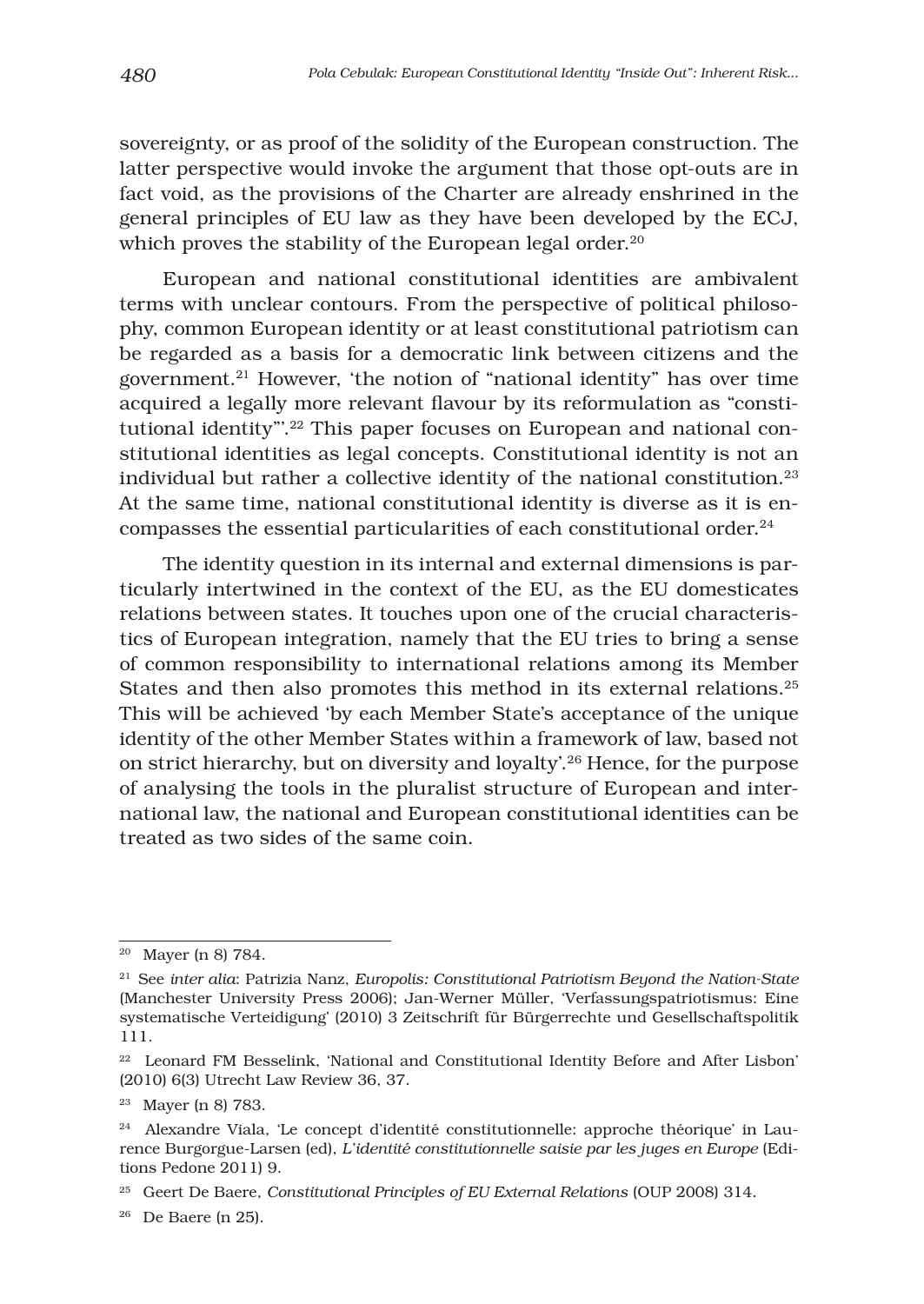#### III. Disputed ultimate authority

The pluralist structure of relations between European and national law of the Member States involves constant competition for ultimate authority.27 Apparently, a crucial means to ensure the uniform application of EU law is the Court of Justice as the instance to review the jurisprudence of the other EU courts and to answer the preliminary ruling questions from the national courts. In order to be able to fully fulfil this role, the Court of Justice would need to have ultimate authority to decide on the application and interpretation of EU provisions, even if they override national constitutional provisions. However, such consolidation of judicial power and responsibility does not seem to be a view shared by all judicial actors on the European stage. The question of potential conflicts becomes a particularly sensitive issue in the domain of human rights, as understanding of this is often viewed as a part of national constitutional identity.

The European human rights regime can serve as an illustration of pluralist judicial dialogue.28 The main actors involved in guaranteeing protection of human rights in Europe are the national constitutional courts, the ECJ and the European Court of Human Rights (ECtHR). There is no hierarchically ordered system of human rights protection to clearly indicate the ultimate supremacy of the legal norms of the national constitutions, the general principles of EU law or the ECHR.29 In principle, each of these three judicial actors asserts its ultimate authority.30 The German Federal Constitutional Court can serve as an example for such an approach. In its *Görgülü* judgment, it asserted that the ECHR has the same rank as a regular federal statute.<sup>31</sup> As long as the legislation leaves room for manoeuvre, the German courts are obliged to follow an interpretation that is in compliance with the ECHR.32 However, the limit of that principle is reached when, for instance due to a change in the factual situation, compliance with a judgment of the ECtHR would contradict the German statute or Constitution, namely the fundamental rights of third parties.33

<sup>&</sup>lt;sup>27</sup> Nico Krisch, 'The Open Architecture of European Human Rights Law' (2007) LSE Working Paper 11/2007, 3

<sup>28</sup> Krisch (n 27) 33

<sup>29</sup> Krisch (n 27).

<sup>30</sup> Krisch (n 27) 15.

<sup>31</sup> *Görgülü* [2004] BverfG, 2 BvR 1481/04 (14 October 2004), para 31.

<sup>32</sup> *Görgülü* (n 31), para 62.

<sup>33</sup> *Görgülü* (n 31)*.*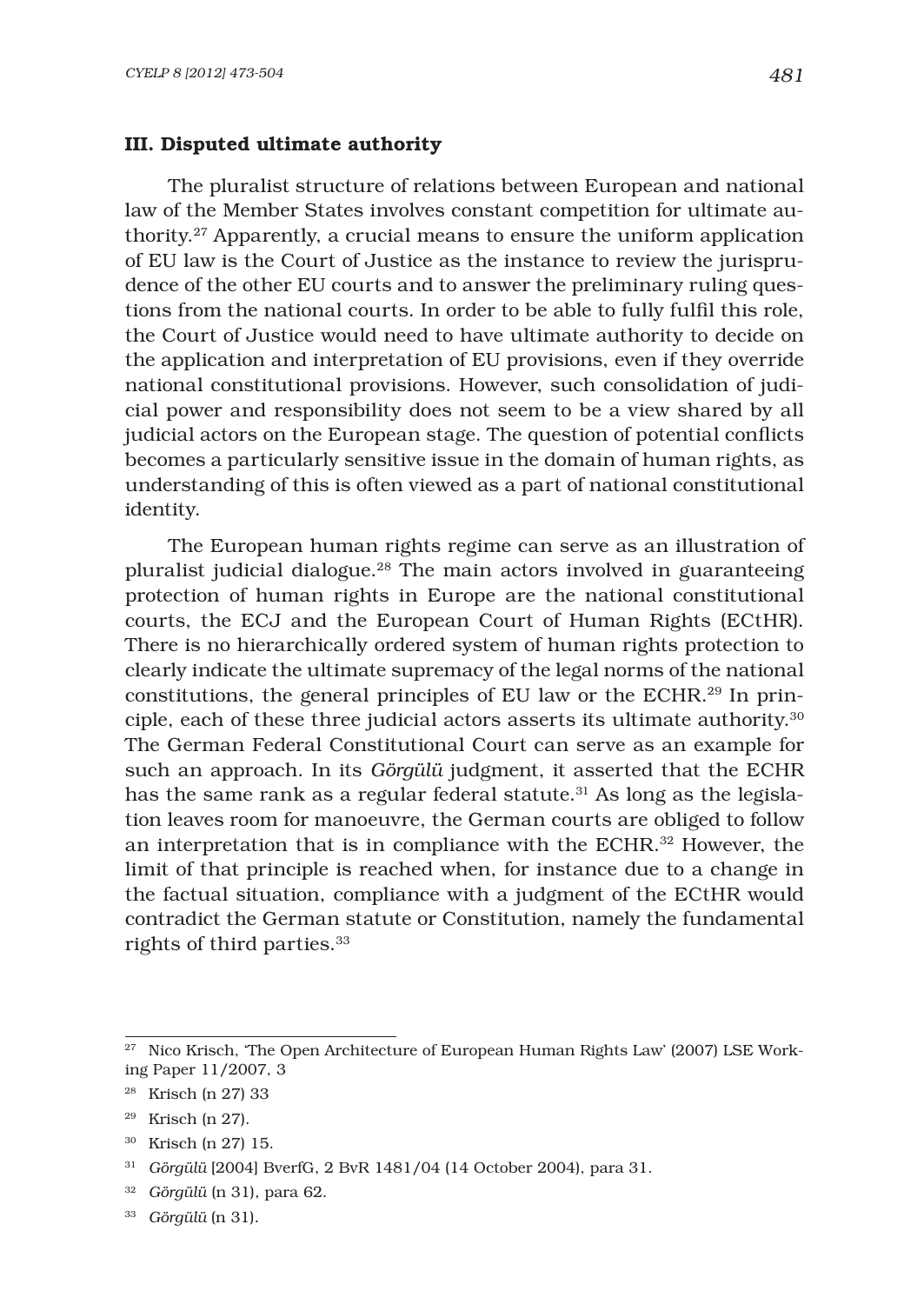This is a very similar tone to the one adopted by the German Constitutional Court with respect to EU law.34 It started sceptical to the *Solange I35* judgment, but then practically reversed it in *Solange II* with the following statement:

As long as the European Communities, in particular European Court case law, generally ensure effective protection of fundamental rights as against the sovereign powers of the Communities which is to be regarded as substantially similar to the protection of fundamental rights required unconditionally by the Constitution, and in so far as they generally safe-guard the essential content of fundamental rights, the Federal Constitutional Court will no longer exercise its jurisdiction to decide on the applicability of secondary Community legislation cited as the legal basis for any acts of German courts or authorities within the sovereign jurisdiction of the Federal Republic of Germany, and it will no longer review such legislation by the standard of the fundamental rights contained in the Basic Law.<sup>36</sup>

In the *Maastricht* decision, the Federal Constitutional Court underlined its relationship of cooperation with the ECJ and the fact that it would only become active again should the Court depart from the established standard of fundamental rights.37

There are apparent parallels with the relationship established between the ECJ and the ECtHR by the *Bosphorus* judgment that was founded on the assumption of 'equivalent protection'.38 However, this dialogue also had a rough start. In the *Matthews* judgments, the ECJ and the ECtHR reached different results.39 In the judgment of the ECtHR, the violation of the Convention is based on primary EC law, over which the Court of Justice had in principle no jurisdiction and which was concluded by Member States by means of international treaties. Hence, the

<sup>&</sup>lt;sup>34</sup> A series of judgments by the German Constitutional Court concerning the relationship with EU law: *Solange I* [1974] BVerfGE 37, 271 2 BvL 52/71; *Vielleicht*-Beschluβ [1979] BVerfGE 52,187, 2 BvL 6/77; *Mittlerweile*-Beschluβ [1983] 2 BvR 1461/82; *Solange II* [1986] BVerfGE 73, 339 2 BvR 197/83; *Maastricht*-Urteil [1993] BVerfGE 89, 155; *Bananenmarktordnung*-Urteil [2000] BVerfGE 102, 147; *Lissabon*-Urteil [2009] BVerfG, 2 BvE 2/08 (30 June 2009) <http://www.bverfg.de/entscheidungen/es20090630\_2bve000208en.html> accessed 1 July 2011

<sup>35</sup> *Solange I* (n 34).

<sup>36</sup> *Solange II* (n 34) headnotes point 2.

<sup>37</sup> *Maastricht*-Urteil (n 34), para 174.

<sup>38</sup> *Bosphorus Hava Yollari Turizm v Ireland* [GC] App no 45036/98 ECHR 2005-VI <http:// cmiskp.echr.coe.int/tkp197/view.asp?item=1&portal=hbkm&action=html&highlight=Bosp horus%20|%20Hava%20|%20Yollari%20|%20Turizm%20|%20v%20|%20Ireland&sessio nid=3666597&skin=hudoc-en> accessed 1 July 2011.

<sup>39</sup> *Matthews v United Kingdom* App no 24833/94 ECHR 1999-I; Case C-145/04 *Kingdom of Spain v United Kingdom* [2006] ECR I-07917.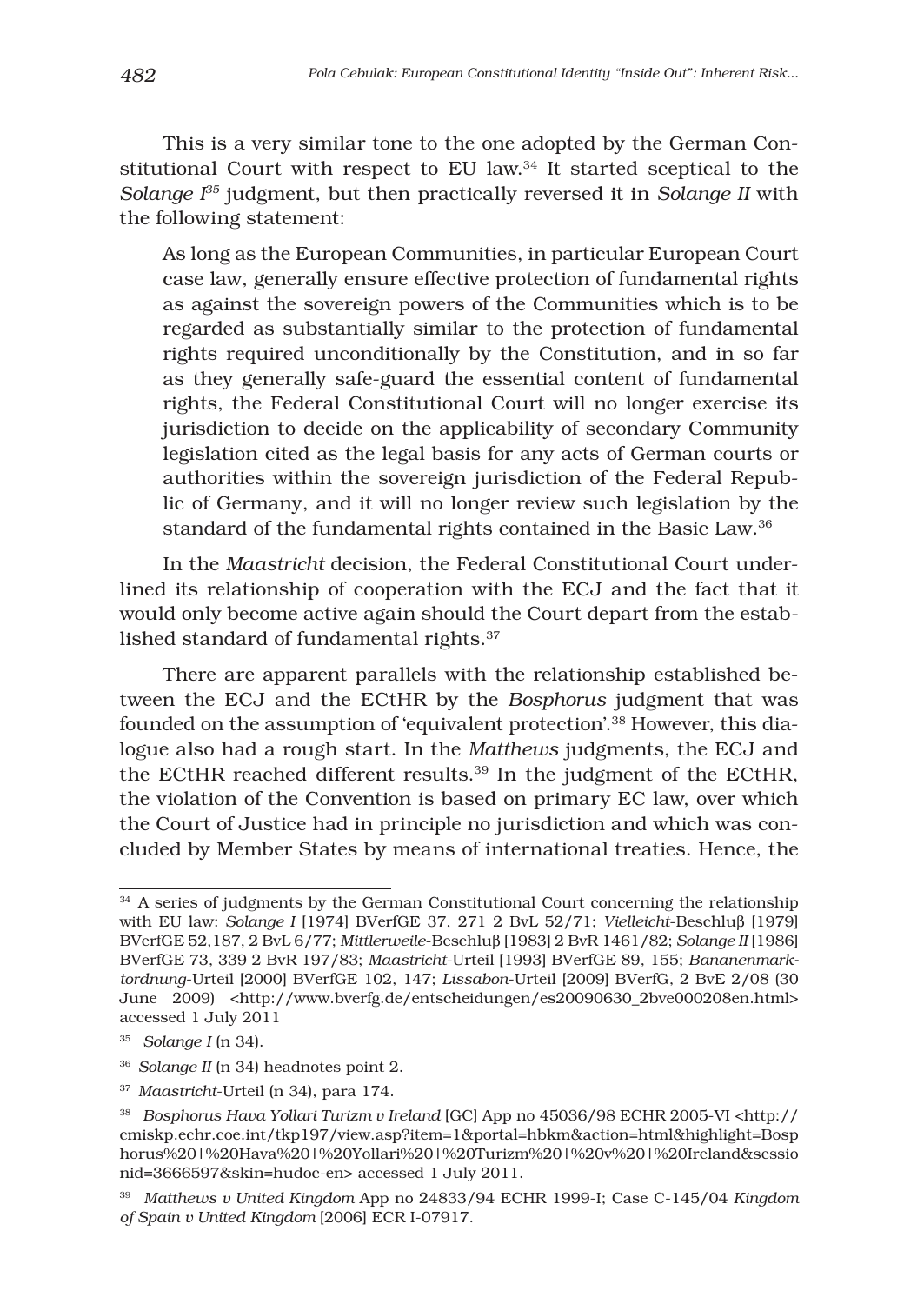court could have traced the responsibility back to the Member State in question.40 However, since then the logic has rather been one of 'division of labour' along the lines of the field of application of the respective legal orders.41 The Court in Strasbourg has thus declared numerous cases concerning EU measures inadmissible.42 Similarly, the ECJ was glad to avoid questions of fundamental rights by pointing to another place in cases that could be solved through other means of interpretation of EU legislation.43 In the case *Centro Europa 7*, the ECJ decided that the Italian national legislation that made it impossible for Centro Europa 7 to broadcast due to the absence of broadcasting radio frequencies, although it has been granted the rights for terrestrial television and radio broadcasting, was precluded by European law.44 The Court in Luxembourg based its decision on article 49 EC and the relevant secondary legislation, instead of resorting to fundamental rights arguments raised by the referring court, in particular a possible breach of article 10 ECHR requiring Member States to secure pluralism and competition in the broadcasting sector. A breach of article10 ECHR was declared later in separate proceedings by the Court in Strasbourg, which also took into account the proceedings before the ECJ.45

Apart from the jurisprudential dialogue, there are also regular meetings between the judges from Luxembourg and Strasbourg that contribute to convergence and harmony in the relationship between the two courts.46 In view of the coming accession of the EU to the ECHR, the two courts are determined to engage in constructive dialogue to ensure 'quality and coherence of the case-law on the protection of fundamental

<sup>40</sup> *Matthews* (n 39), para 32.

<sup>&</sup>lt;sup>41</sup> Olivier De Schutter, 'L'influence de la Cour européenne des droits de l'homme sur la Cour de justice des Communautés européennes' (2005) CRIDHO Working Paper 2005/07, 3.

<sup>42</sup> See, for example, *Segi and Gestoras Pro-Amnistia v Germany and others* App nos 6422/02 and 9916/02 ECHR 2002-V; *Senator Lines GmbH v the 15 Member States of the European Union* App no 56672/00 ECHR 2004-IV; *Connolly v the 15 Member States of the European Union* App no 73274/01 (ECtHR 9 December 2008).

<sup>43</sup> Daniel Sarmiento, 'The Silent Lamb and the Deaf Wolves' in Matej Avbelj and Jan Komárek (eds), *Constitutional Pluralism in the European Union and Beyond* (Hart Publishing 2012) 295.

<sup>44</sup> Case C-380/05 *Centro Europa 7 Srl v Ministero delle Comunicazioni* [2008] ECR I-00349.

<sup>45</sup> *Centro Europa 7 Srl and Di Stefano v Italy* [GC] App no 38433/09 (ECHR, 7 June 2012).

<sup>46</sup> Example of the meetings: Dialogue between judges: 'Fifty Years of the European Court of Human Rights Viewed by its Fellow International Courts' Strasbourg 2009 <http://www. echr.coe.int/NR/rdonlyres/B35F6B38-C429-48D2-AB33-77A3C0CD9DA3/0/Dialogue\_ between judges  $2009.$ pdf> accessed 1 July  $2011$ ; Affirming the harmony of the relationship between CJEU and ECtHR: Krisch (n 27) 19; Olivier De Schutter, 'L'influence de la Cour européenne des droits de l'homme sur la Cour de justice des Communautés européennes' (2005) CRIDHO Working Paper 2005/07, 3.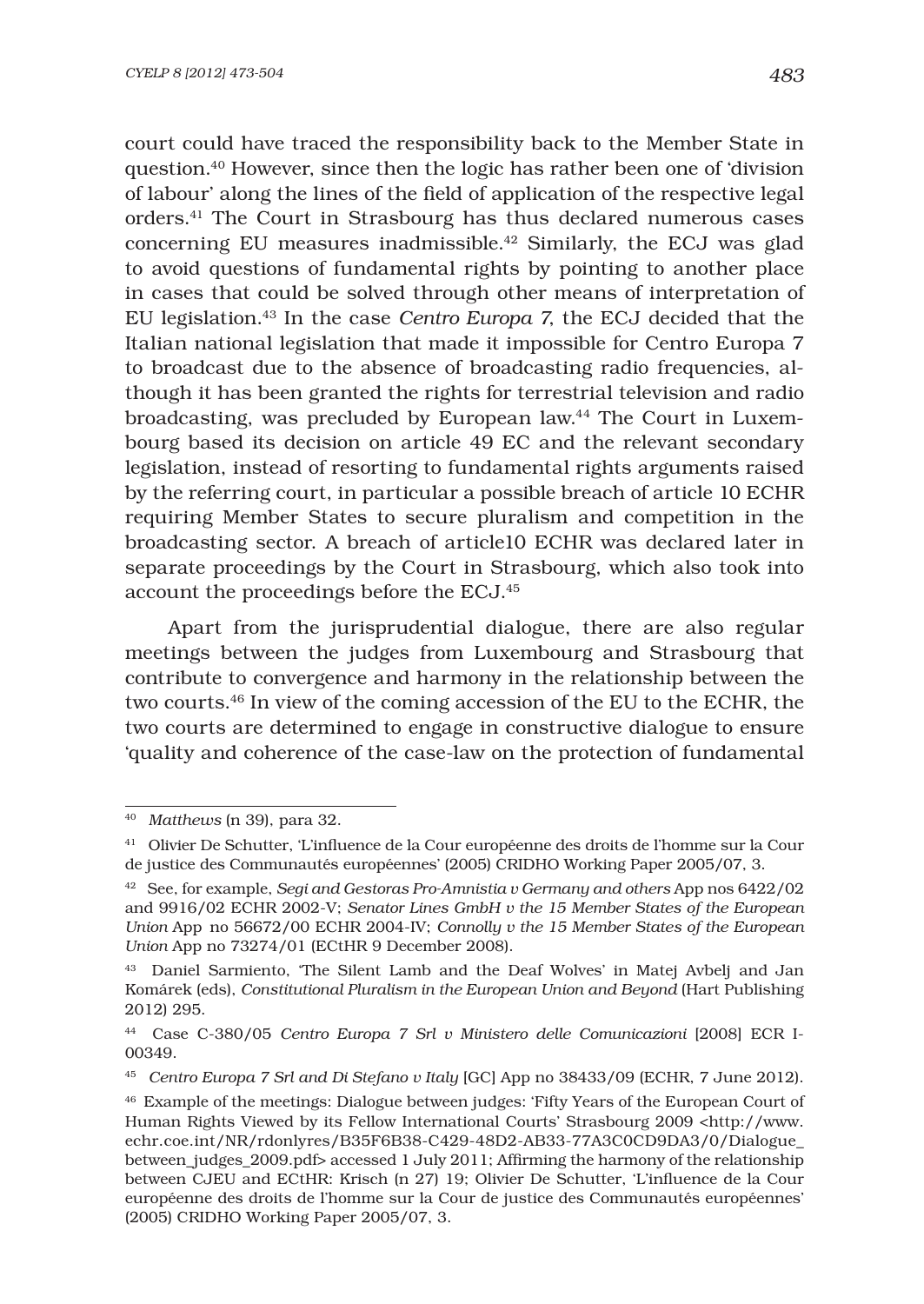rights in Europe'.47 On the other hand, the accession will raise new questions concerning the delimitation of the competences of the ECJ and the ECtHR in the co-respondent mechanism and in inter-party cases.<sup>48</sup>

The cooperation between the ECJ and the ECtHR illustrates how little importance can be attached to the formal setting of the legal orders. The Court in Strasbourg has developed its jurisprudence gradually in order to keep the costs low for the Member States.49 In summary, it started with the 'lowest common denominator' and slowly raised the threshold for the standard of human rights protection by using an evolutionary approach to the convention as a 'living instrument'.50 This might be regarded as necessary in view of the inherent need for the ECtHR to establish its authority through acceptance of its jurisprudence by the Member States of the Council of Europe.<sup>51</sup> However, the ECJ has a stronger enforcement apparatus at its disposal and far less concerns about the implantation of the judgments. In spite of this different formal setting within the respective legal order, the courts have adopted an approach based on mutual accommodation and judicial dialogue. It is not a one-way street, but a mutual process of accommodation that can be influenced not only by the judicial counterparts, but also by political actors or polity changes.<sup>52</sup>

Undoubtedly there are divergences in the perception of the interactions between the legal orders among the national constitutional courts, the Court of Justice in Luxembourg and the Court of Human Rights in Strasbourg. These divergences might be fundamental in nature, but they do not seem to be visible on the surface. The reality of the judicial dialogue between the courts in Europe proves to be rather harmonious.<sup>53</sup>

Due to these divergent perceptions, the relations among the European courts are in fact not hierarchical. They are self-contained jurisdictions that are not bound by their own precedents and then *a fortiori* not by those of other judicial bodies.<sup>54</sup> Even the relationship between the na-

- 50 Krisch (n 27).
- 51 Krisch (n 27) 20.
- 52 Krisch (n 27) 27.
- <sup>53</sup> Krisch (n 27)15.

<sup>&</sup>lt;sup>47</sup> Joint communication from Presidents Costa and Skouris 24 January 2011, 3 <http:// curia.europa.eu/jcms/upload/docs/application/pdf/2011-02/cedh\_cjue\_english.pdf > accessed 1 July 2011.

<sup>48</sup> Arts 3 and 4 of the Draft Agreement on the Accession of the European Union to the Convention for the Protection of Human Rights and Fundamental Freedoms CDDH-UE (2011) 16 final <http://www.coe.int/t/dghl/standardsetting/hrpolicy/cddh-ue/CDDH-UE\_documents/CDDH-UE 2011 16 final en.pdf > accessed 7 June 2012.

<sup>49</sup> Krisch (n 27) 28.

<sup>54</sup> Daniel Terris, Cesare PR Romane and Leigh Swigart, *The International Judge: An Introduction to the Men and Women Who Decide the World's Cases* (BUP 2007) 120.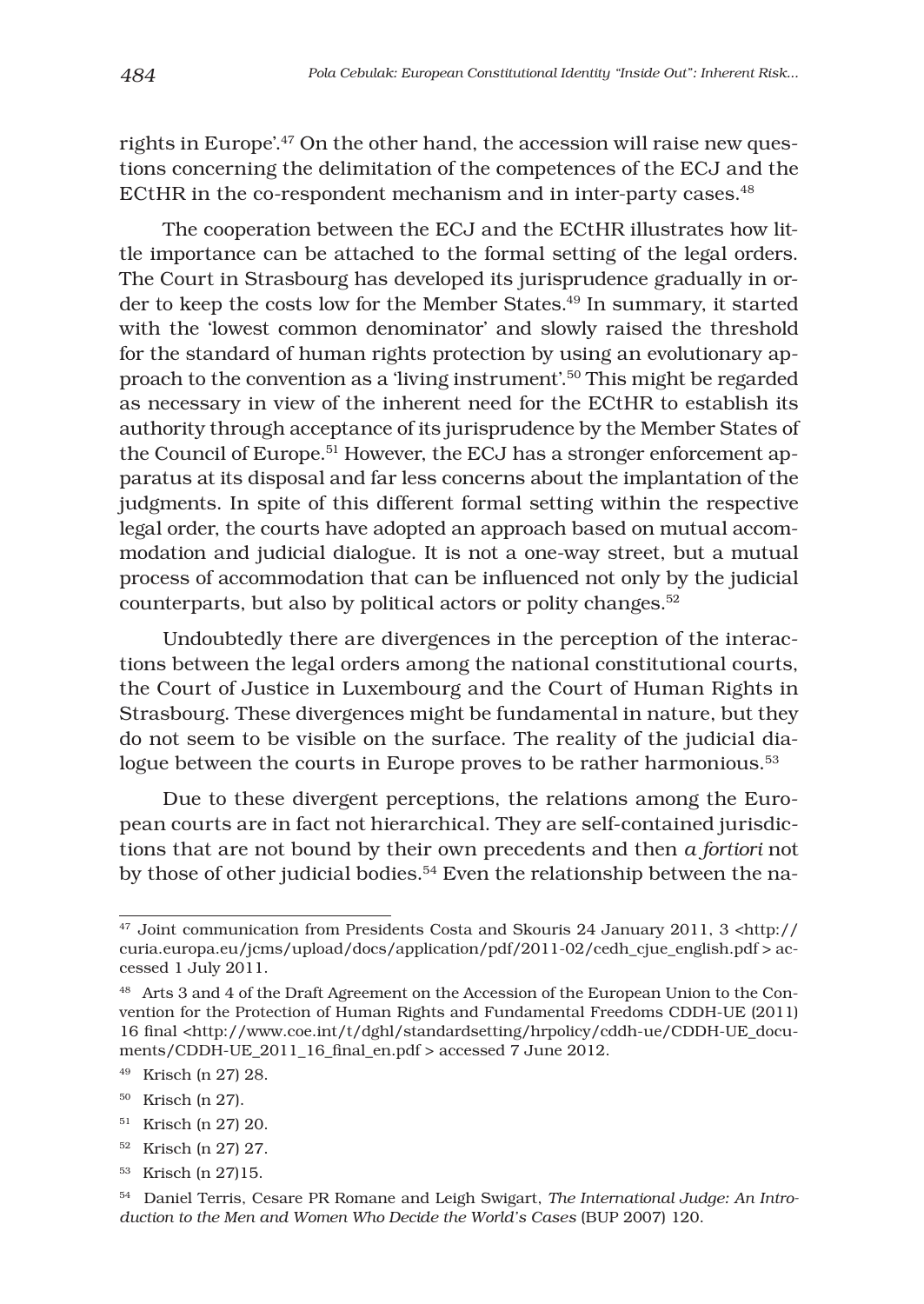tional constitutional courts and the ECJ within the supranational pillar is a lot more complex and nuanced than clear primacy.55 As a result, the political weight and public legitimacy of the actors involved can influence the direction of the legal development in a particular domain.<sup>56</sup> It is the lack of established hierarchy that provides the basis for openness and responsiveness in the judicial dialogue.

It is the pluralist vision that allows the current reality within the EU to be assessed. It provides the tools for explaining the apparent contradiction between, on the one hand, the principled assertion of ultimate jurisdiction by both the national constitutional courts and the ECJ, and, on the other hand, the overall smoothly running cooperation in practice, which leads to growing convergence between the European jurisdictions.

# IV. National constitutional identity: a concept of European law or a chance to strengthen the subsidiarity principle?

In spite of some contradictions between the approaches of the German Constitutional Court and the Court of Justice in Luxembourg to the supremacy question in the domain of human rights, major conflicts have not arisen in the courts' practice since the *Solange II* judgment.<sup>57</sup> In terms of the pluralistic vision of relations between national and European legal orders, that is as good as it gets - the question is settled not as a matter of hierarchy between legal norms, but rather by means of judicial politics. However, such a solution has little promise with respect to stability. In particular, since the amendments introduced by the Lisbon Treaty, the concept of national constitutional identity gives new wind to the controversial debate on the challenged supremacy of EU law. This alone proves the importance of this concept in the European context.

In principle, 'the concept may even help to pursue the aim of a multilevel polity'.58 Constitutional identity could be viewed as a concept of European law and hence another stage in the construction of European constitutionalism. A noteworthy attempt to grasp European constitutionalism is provided by the vision of 'multilevel constitutionalism' introduced by Ingolf Pernice. It focuses on 'the correlation of national and European law from the perspective of both states and citizens'.59 It views

<sup>55</sup> For example *Solange I* (n 34); *Solange II* (n 34).

<sup>56</sup> Krisch (n 27) 33.

<sup>57</sup> *Solange II* (n 34).

<sup>58</sup> Mayer (n 8) 784.

<sup>59</sup> Ingolf Pernice, 'The Treaty of Lisbon: Multilevel Constitutionalism in Action' (2009) 15 Columbia Journal of European Law 349, 372.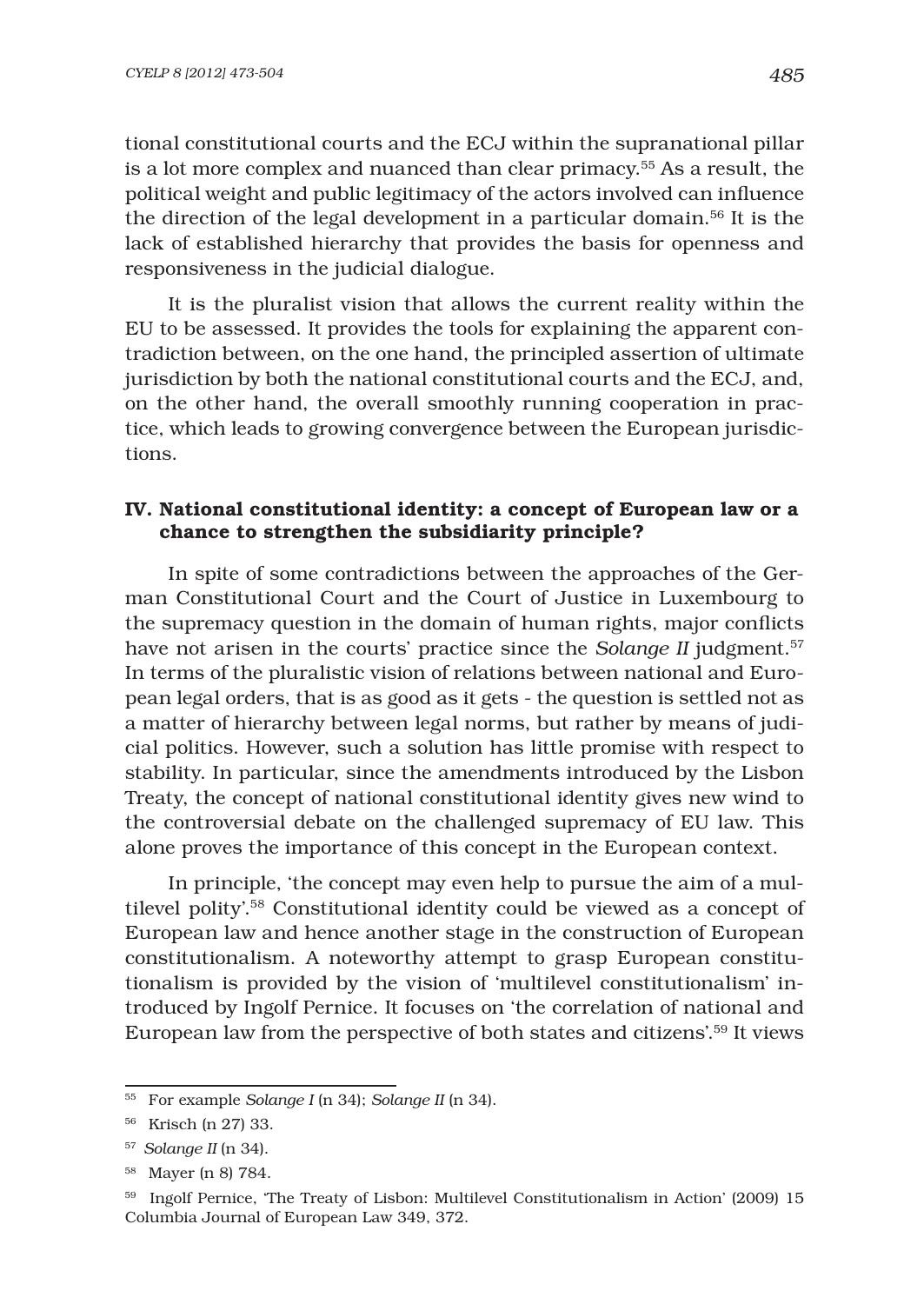both the national and European levels of government operating as elements of one system whose purpose is to serve the same citizens. This vision involves an assumption that can be traced back to Rousseau's social contract, namely that the citizens are the constituent, the origin of public authority.60

Two aspects of multilevel constitutionalism seem to be particularly attractive. The first is its postnational orientation. It strives to establish an original and basic relationship between the people and public authority at national, subnational and supranational levels.61 It is not exclusive to a specific territory or legal order, but encompasses power-sharing among interrelated levels of public authority.62 Further, it is not based on the existence of a state: it is open to other political units.<sup>63</sup> Second, even though Ingolf Pernice uses the notion of 'levels', this does not imply a hierarchy among the legal orders within a multilevel constitution.<sup>64</sup> Both national and European legal orders have the same legitimacy originating in a direct line from the citizens. Hence, there seems to be no place for a hierarchical relationship, but rather a coexistence of autonomous legal orders based on a functional division.65 Even though the terminology might be misleading, there is in fact only 'functional primacy, based on mutual consideration, recognition, and cooperation between the courts'.66 On the other hand, this theoretical openness of the vision of multilevel constitutionalism might also be viewed critically. One can go so far in embracing the close link between theory and the current pluralist reality within the EU as to accept this model as a well-functioning one. This then questions the constitutionalist appeal of providing *order* to the plurality of legal systems. If the citizens are the constituent, then how can it be legitimate for a conflict of competences between legal orders to be worked out by way of judicial dialogue? This question acts as a bridge to the second critical remark about constitutionalism at the EU level. It is questionable whether there is enough democracy at the EU level to legitimise the construction of an autonomous legal order originating in a direct line from the citizens without the intermediary of the national state usually used for the cases of international organisations. $67$  An answer to this possible

<sup>64</sup> Pernice (n 59) 383.

<sup>60</sup> Pernice (n 59).

<sup>61</sup> Pernice (n 59) 365.

<sup>62</sup> Pernice (n 59).

<sup>63</sup> Pernice (n 59) 366.

<sup>65</sup> Pernice (n 59).

<sup>66</sup> Pernice (n 59) 384.

 $67$  For an overview of literature concerning the democratic deficit of the EU, see Andreas Føllesdal, 'Survey Article: The Legitimacy Deficits of the European Union' (2006) 14(4) Journal of Political Philosophy 441.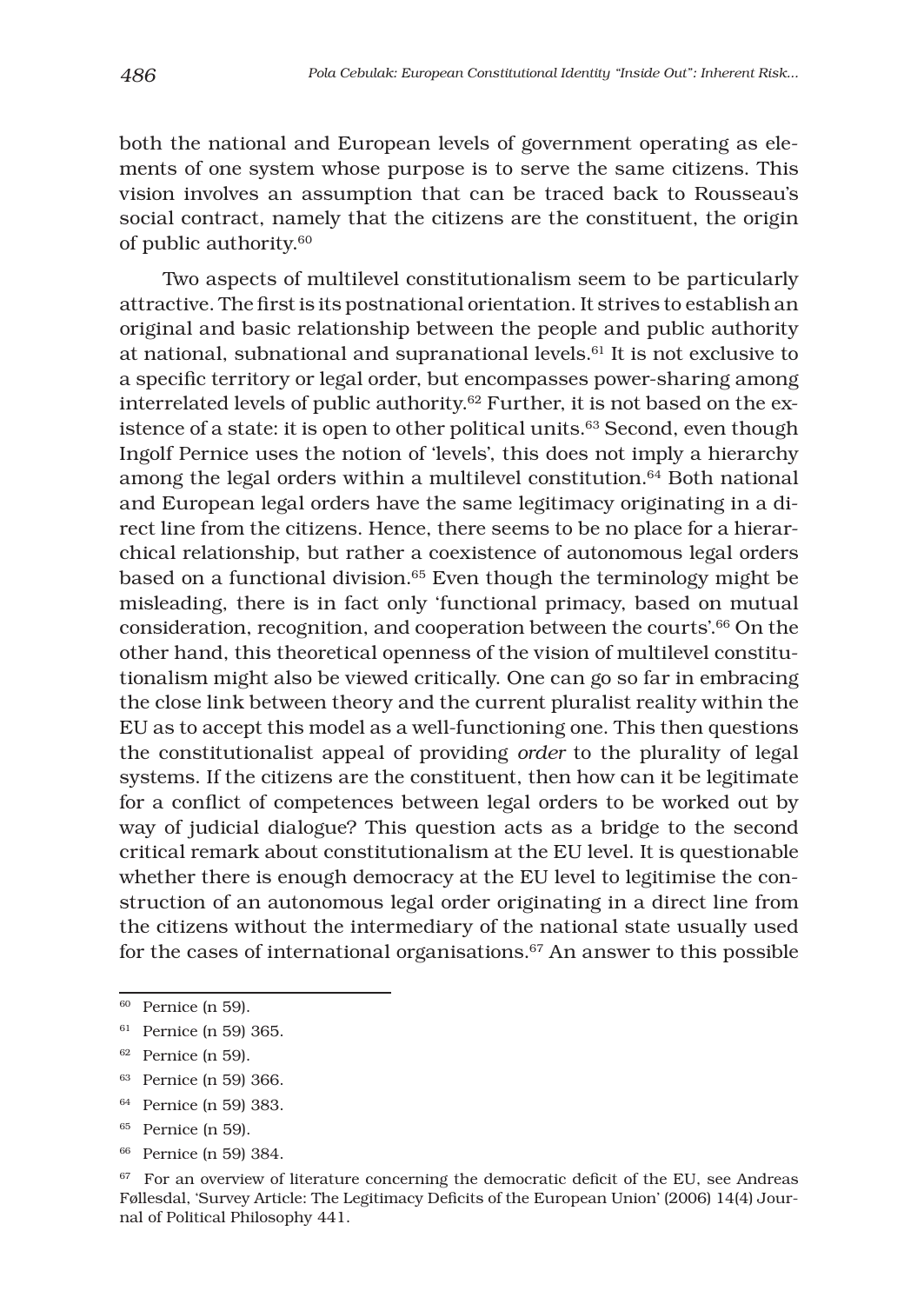criticism about the democratic deficit of the EU can be easily imagined. The steps taken in the Treaty of Lisbon to improve the transparency and democratic legitimacy of the EU have to be noted.68 EU citizenship has its positive expression and is aimed at developing an EU identity in parallel to the national one.<sup>69</sup> Second, there is the reorganisation of the Treaties, with the EU Treaty containing the common values, general objectives and principles, and the TFEU establishing the more detailed provisions on specific rights, competences and policies.<sup>70</sup> Further, there are reforms contributing to this development, such as the introduction of the public session of the Council when acting in a legislative capacity, the new powers of the European Parliament, especially the co-decision procedure as the 'ordinary legislative procedure' or the new responsibilities of national parliaments, especially the 'early warning system' foreseen in article 12 TEU, and the citizens' initiative.<sup>71</sup> Still, these incremental changes have not provided a persuasive and credible answer to the question about the democratic legitimacy of the EU.72 There is also serious opposition to the

idea of constructing a direct legitimacy connection between individuals and the EU under its current legal framework.73 Hence, acceptance of its existence might be premature.

This conclusion, however, does not preclude the potential of national constitutional identity as a concept from becoming a tool within the framework of European law to be used in the preliminary ruling procedure both by national constitutional courts and the ECJ.74 It could potentially become another mechanism in the structure of European constitutional pluralism. What such a pluralistic approach adds to the analysis is the inherent element of the 'struggle' between the judicial actors about the appropriation of this concept.

The responsible Working Group of the European convention foresaw that 'the Court could be the ultimate interpreter of the provision if the political institutions went beyond a reasonable margin of appreciation'.75 This competence of the Court in Luxembourg appears problematic in

 $^{68}$  For example arts 10, 11 and 12 TEU.

<sup>69</sup> Pernice (n 59) 385.

<sup>70</sup> Pernice (n 59) 388.

<sup>71</sup> Pernice (n 59) 389-91; Nicolas Levrat, 'L'initiative citoyenne européenne: une réponse au déficit démocratique?' (2011) 47 Cahiers droit européen 53, 99.

<sup>72</sup> Levrat (n 71) 100.

<sup>73</sup> For example *Lissabon*-Urteil (n 34), para 264. <http://www.bverfg.de/entscheidungen/ es20090630\_2bve000208en.html> accessed 9 June 2011.

<sup>74</sup> Mayer (n 8) 784.

<sup>75</sup> Final report of Working Group V of the European Convention (4 November 2002) 11 <http://register.consilium.europa.eu/pdf/en/02/cv00/cv00375-re01.en02.pdf > accessed 1 April 2012.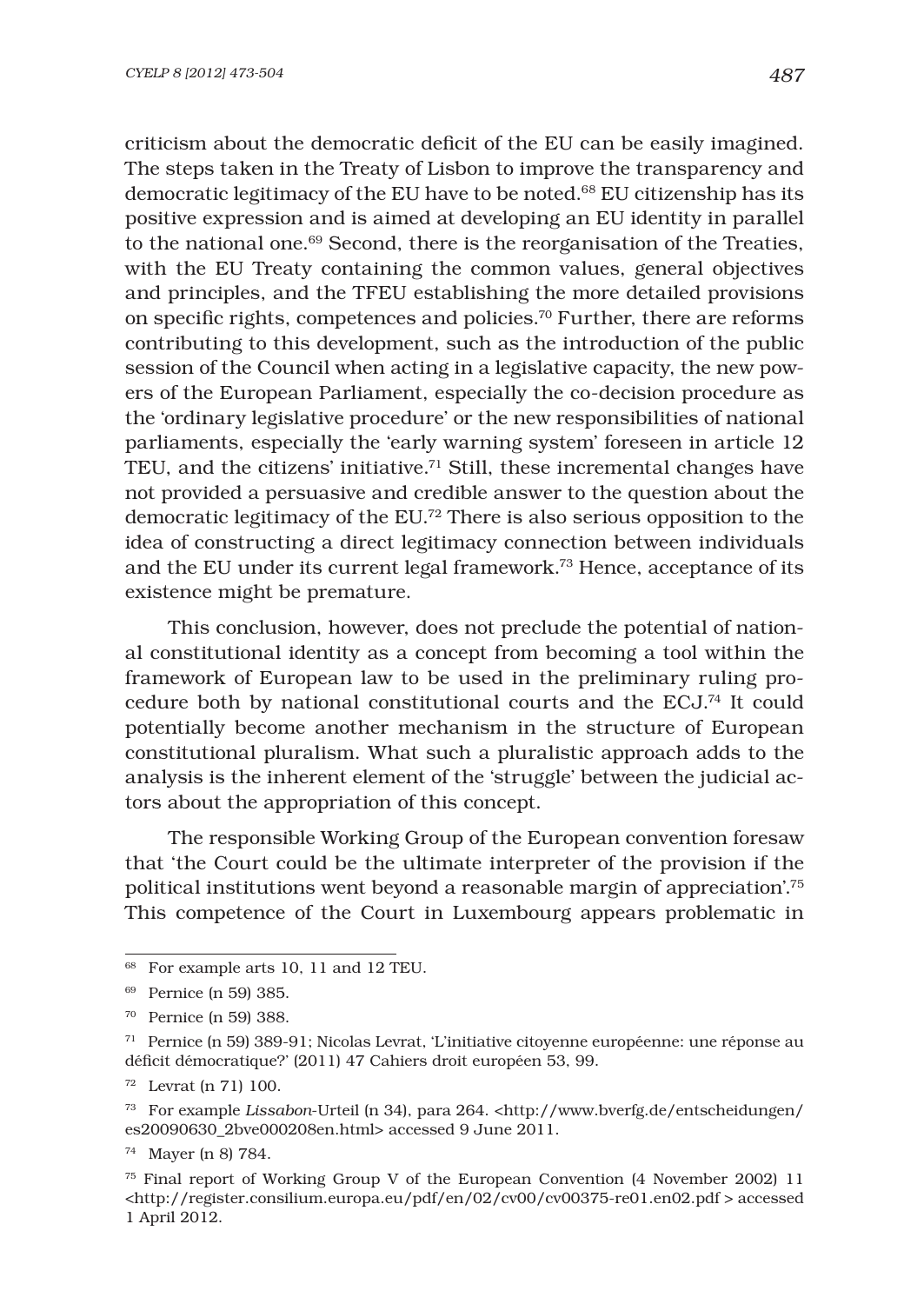view of the limits of its jurisdiction. The scope of the Court's competences does not include interpretation of the national law of the Member States. On this basis, one could build the argument that the Court would exceed its competences by judging what falls within the definition of German or Polish national constitutional identity. This is traditionally the realm of national constitutional courts. Hence, national constitutional identity is yet another concept in the long history of judicial dialogue between the ECJ and national constitutional courts. It appears questionable whether the growing importance of this concept reflected in the Treaty amendments implies any substantial changes to the way the Court in Luxembourg deals with national particularities in the domain of human rights, the margin of appreciation of Member States and the reconciling of human rights conflicts. On the other hand, the concept might also be perceived as a stronger argument in the hands of either the ECJ that could enlarge the scope of its jurisdiction in the domain of human rights, or of national constitutional courts to justify national derogation from the freedoms of the internal market. Currently, one could find proof for both of the hypotheses, which indicates that there is no established approach towards the concept of national constitutional identity in the European framework.

### *IV.1. The jurisprudence of the ECJ*

When discussing the jurisprudence of the Court of Justice relating to national constitutional identity, it is impossible to limit the scope of analysis to cases dealing expressly with the concept. An approach that appears more revealing is rather one encompassing the judgments where the Court in Luxembourg dealt with a national constitutional particularity vis-à-vis European norms. Hence, it is rather the history of 'silent mentioning' - constellations where the Court could potentially apply the concept of national constitutional identity. Such a potential also exists in the case *Republic of Hungary v Slovak Republic*, still pending at the ECJ.76 Advocate General Yves Bot in his opinion considered that EU law is not intended to govern the incident in question, where the Slovak authorities refused the Hungarian President entry into its territory.<sup>77</sup> If the ECJ decides otherwise and applies EU law to the situation, national identity could be one of the factors weighed in the reasoning. In general, it remains questionable whether the fact of expressly relying on the concept of national constitutional identity implies any substantial change in the jurisprudence of the Court.

<sup>76</sup> Case C-364/10 *Republic of Hungary v Slovak Republic* (action brought on 8 July 2010).

<sup>77 ,</sup> *Republic of Hungary* (n 76),Opinion of AG Bot, para 61.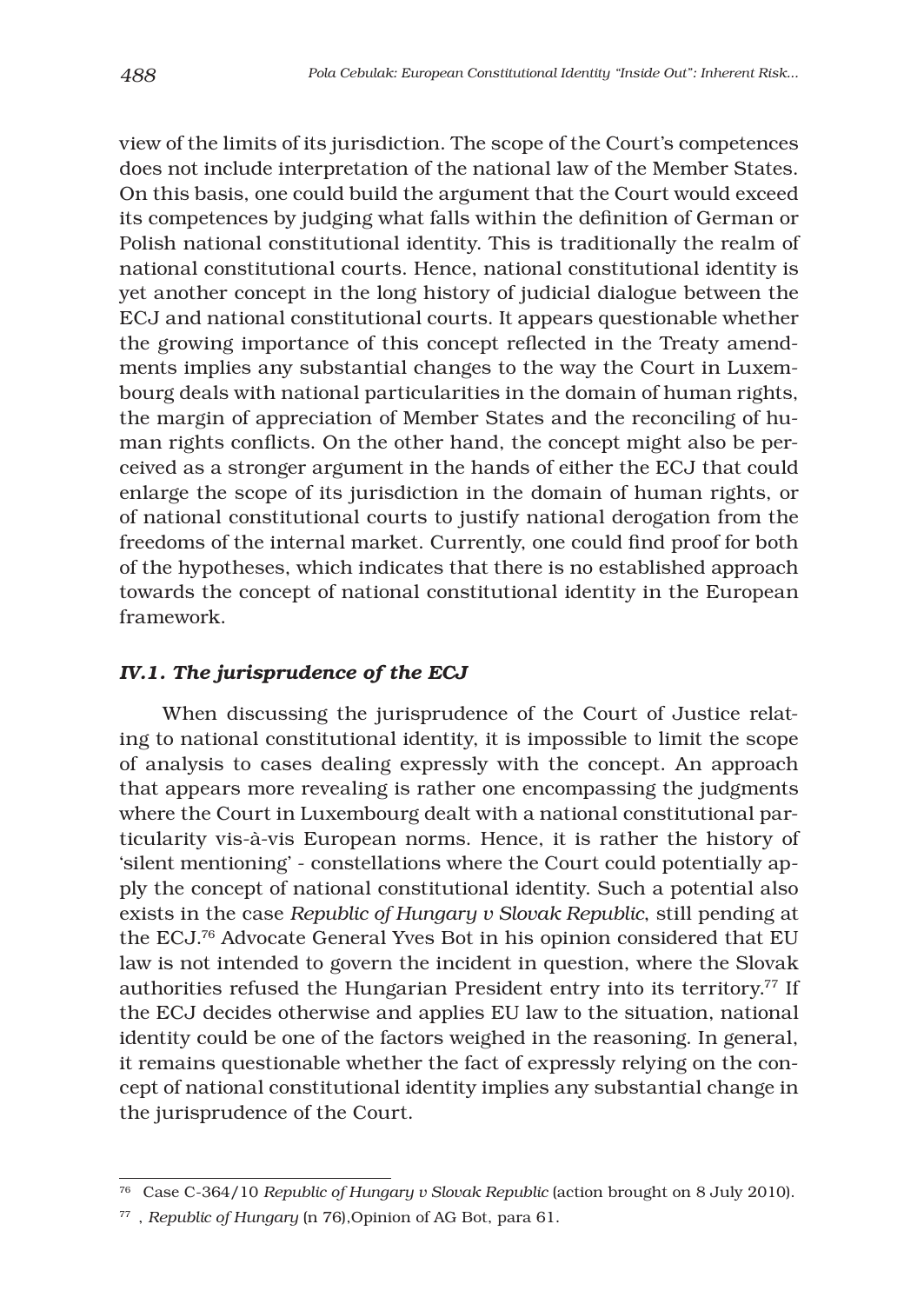In *Omega* (2004), the Court used respect for human dignity enjoying a particular status as a factor falling within public policy that can justify derogation from the freedom to provide services.78 In the *Michaniki* (2008) case, on the other hand, the judges did not accept a constitutional provision as being 'capable of reconciling the national provision at issue in the main proceedings with the principle of proportionality'.79 Would the result be any different now that the Court has at its disposal a written and binding catalogue of fundamental rights and the concept of national identity mentioned in Treaty? The European legislators chose to include the notion of national identities in the Treaties and to place it right next to the mention of equality of the Member States. Doubts remain about the impact of this choice on the European legal system.

Nonetheless, the notion of national or constitutional identity has surfaced in European jurisprudence since the entry into force of the Lisbon Treaty. In *Sayn-Wittgenstein* (2011), the Court accepted that:

in the context of Austrian constitutional history, the Law on the abolition of the nobility, as an element of national identity, may be taken into consideration when a balance is struck between legitimate interests and the right of free movement of persons recognized under European Union law.80

The result is the same as in *Omega* (2004), although the superficial way of carrying out the proportionality test might suggest a certain persuasive power of national identity.

An example of a case where the Court went a very long way in allowing national identity as a justification for derogation from EU law is the *RuneviË-Vardyn* (2011) judgment.81 The Court relies expressly on article  $4(2)$  and affirms that national language is capable of serving as an objective consideration justifying a restriction on freedom of movement and residence of citizens of the Union. The Lithuanian government claimed that the 'Lithuanian language constitutes a constitutional asset which preserves the nation's identity (…) and ensures the expression of national sovereignty'.82

<sup>78</sup> Case C-36/02 *Omega Spielhallen v Oberbürgermeisterin der Bundestadt Bonn* [2004] ECR I-09609.

<sup>79</sup> Case C-213/07 *Michaniki AE v Ethniko Symvoulio Radiotileorasis* [2008] ECR I-09999, para 65.

<sup>80</sup> Case C-208/09 *Ilonka Sayn-Wittgenstein v Landeshauptmann von Wien* (22 December 2010), para 83.

<sup>81</sup> Case C-391/09 *RuneviË-Vardyn* (12 May 2011) not yet published.

<sup>82</sup> *RuneviË-Vardyn* (n 81), para 84.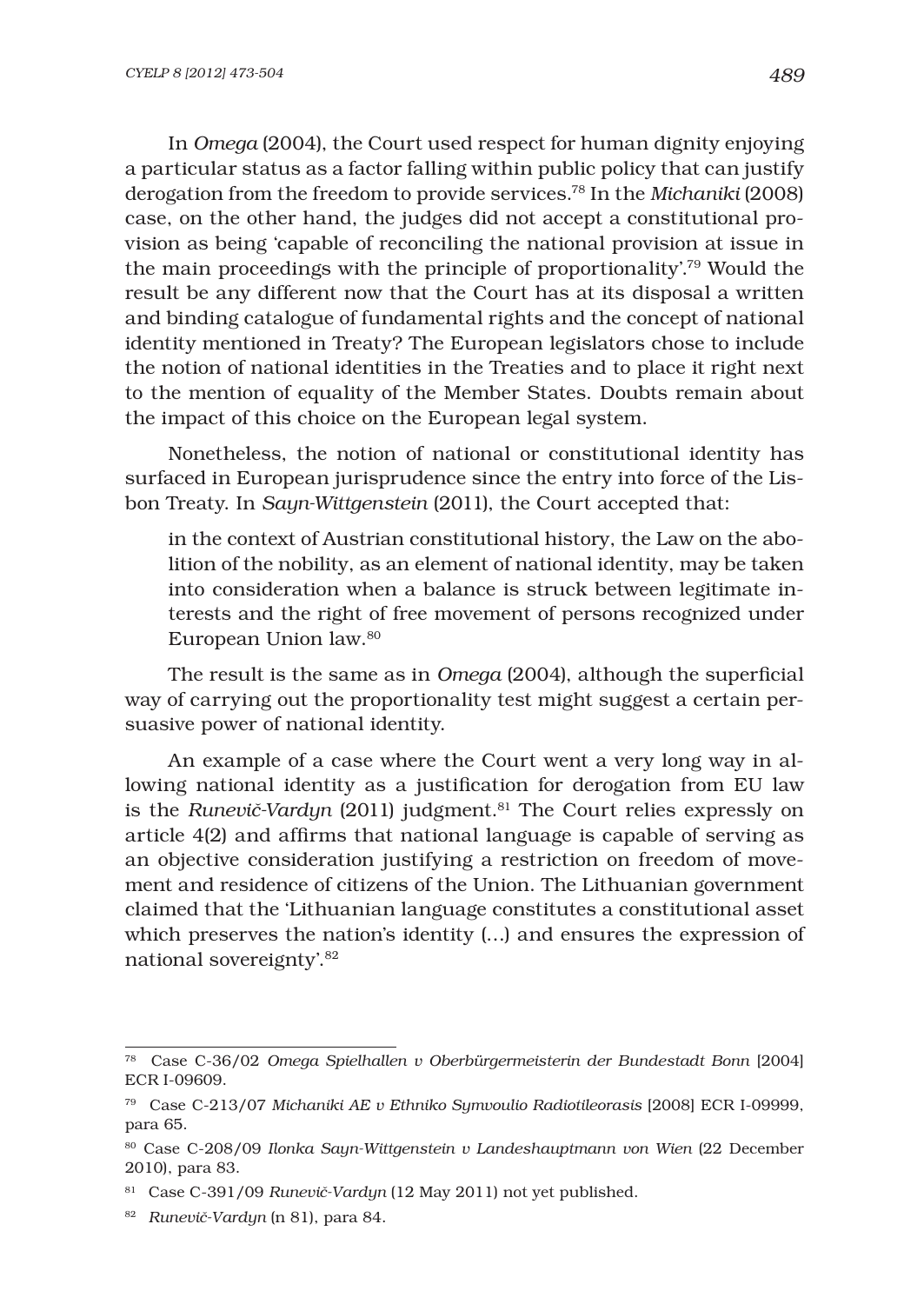The case concerned a Lithuanian national (first applicant), member of the Polish minority and married to a Polish national (second applicant). Lithuanian law foresees that in principle all entries on certificates of civil status must be made in Lithuanian. The rule has been confirmed by the Lithuanian Constitutional Court as ensuring the constitutional status of the language.<sup>83</sup> A possible exception to this rule is granted, though, for non-Lithuanian nationals.<sup>84</sup> In consequence, the Lithuanian wife found herself with two birth certificates and two marriage certificates indicating her first and family names respectively in Lithuanian and Polish versions (Malgožata RuneviË-Vardyn and Małgorzata Runiewicz-Wardyn). The husband had his name transcribed on the Lithuanian marriage certificate using characters of the Roman alphabet but without diacritical modifications (Lukasz Pawel Wardyn from the Polish Łukasz Paweł Wardyn).

The judgment might be perceived as an example of the judicial restraint of the Court of Justice vis-à-vis national courts. First, the Court in Luxembourg emphasised that it is in principle up to the referring court to decide whether a preliminary ruling question is relevant for the case. In order to ensure the nature of the preliminary ruling procedure as 'concrete judicial review', the ECJ limits itself to ruling out obviously irrelevant questions.85 Moreover, the Court practically left the preliminary ruling questions open, leaving it to the national court to decide whether the change in names in the particular case amounted to a 'serious inconvenience', as well as to strike a fair balance between, on the one hand, the interest of the applicants to respect for their private and family life and, on the other hand, the legitimate protection by the Member State concerned of its official national language and its traditions.86 Obviously, the Court recognised the sensitive nature of the referred questions in the context of the strong Polish minority in Lithuania and the Polish-Lithuanian relationship in general.<sup>87</sup> On the one hand, this reserved judgment of the ECJ might be perceived as wise use of the framework of constitutional pluralism, allowing the Member States a margin of appreciation in order to ensure respect for their constitutional particularities.88 On the other hand, in practice the preliminary ruling procedure has often been used as a tool by ordinary courts to induce a

<sup>83</sup> *RuneviË-Vardyn* (n 81), para 27.

<sup>84</sup> *RuneviË-Vardyn* (n 81), paras 10-14.

<sup>85</sup> *RuneviË-Vardyn* (n 81), para 33.

<sup>86</sup> *RuneviË-Vardyn* (n 81), paras 78 and 91.

<sup>&</sup>lt;sup>87</sup> See eg 'Bad Blood: Polish-Lithuanian Ties Are Ancient But Increasingly Acrimonious' The Economist (London 10 March 2012) <http://www.economist.com/node/21549987> accessed 09 April 2012.

<sup>88</sup> Sarmiento (n 43) 290.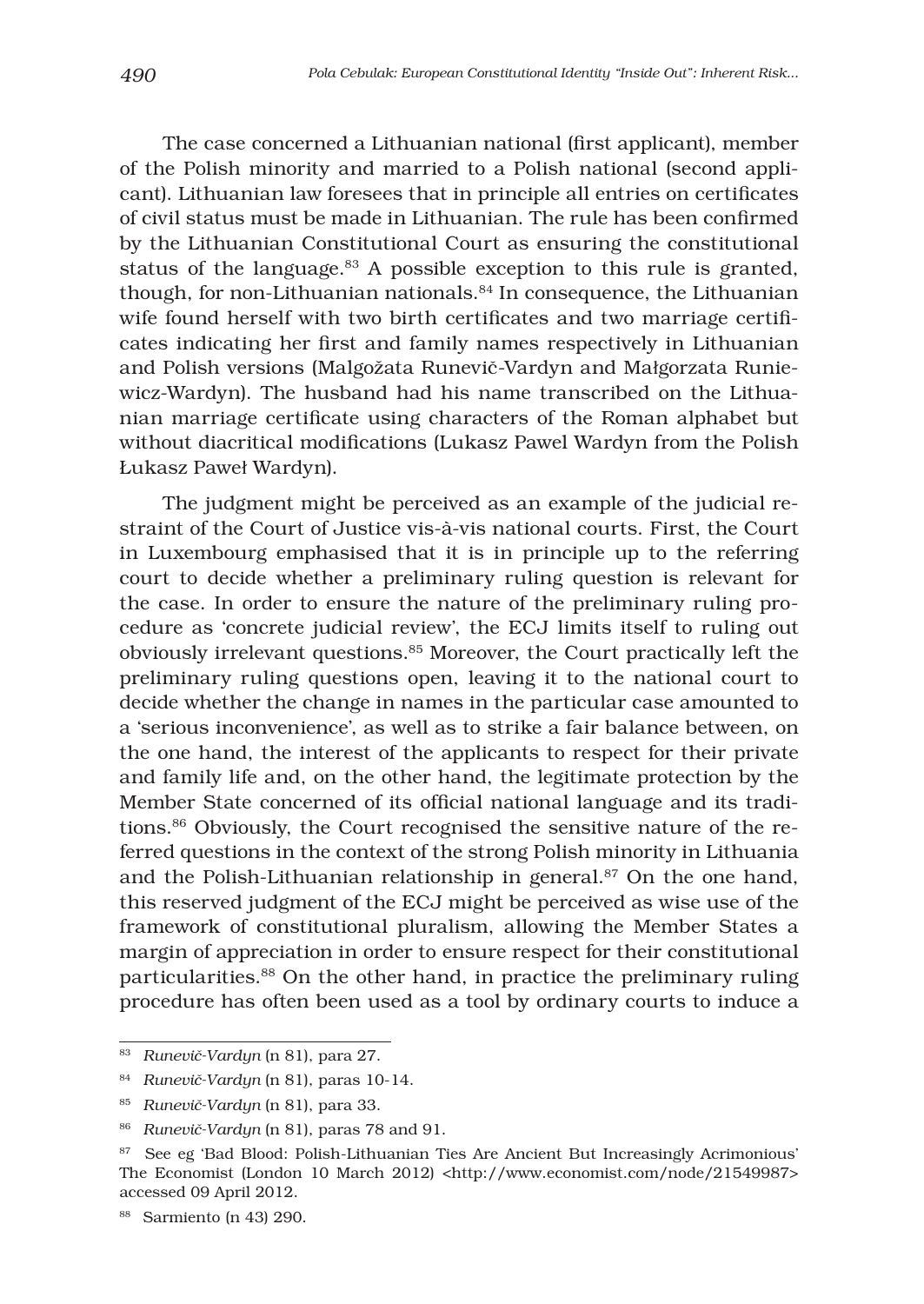change in the national jurisprudence. With this 'silent judgment', the Court in Luxembourg leaves the referring court little choice but to follow the previous jurisprudence of the national constitutional court. Hence, the ECJ seems to adopt a hands-off approach to the problem directly affecting individual rights of EU citizens. It might also be perceived as inconsistent with the previous jurisprudential line developed in the *Garcia Avello* (2003) and *Grunkin and Paul* (2008) judgments, where the ECJ interpreted rather extensively the right linked to EU citizenship. $89$  A flagship example of laconic jurisprudence endorsing the broad application of instruments of EU law, such as Union citizenship, is the *Ruiz Zambrano* (2011) case. The Court explained a highly controversial judgment in no more than 10 substantive paragraphs.<sup>90</sup>

National identity as enshrined in article 4 (2) TEU is certainly a tool that can be used by various actors in different contexts. A recent judgment of the ECJ shows that, apart from by the Courts, it has also been identified as a useful concept by the parties to the proceedings. In the *O'Brien* case (2012), the Latvian Government, as an intervening party, argued that an application of European Union law to the judiciary would amount to a violation of article  $4$  (2) TEU.<sup>91</sup> The ECJ did not accept this argument and applied the EU Directive to the case at hand.

The reality of the relationship between national and European constitutional law can be described as constitutional pluralism: it is 'heterarchical rather than hierarchical'.92 However, to the outside, the ECJ has been acting like a constitutional court, upholding the constitutional values of the EU, as in the *Kadi* judgment.<sup>93</sup> The ECJ is defending the integrity of the EU legal order and human rights as the 'very foundations of the Community', $94$  by performing in fact a similar role to a constitutional court.95 Contrary to the GC, the ECJ is consistent in its 'constitutional' view of European law.96 It has considered the relationship between the UN Charter and the EC Treaty in the broader context of the relation be-

<sup>89</sup> Case C-148/02 *Carlos Garcia Avello v Belgian State* [2003] ECR I-11613; Case C-353/06 *Stefan Grunkin and Dorothee Regina Paul* [2008] ECR I-07639.

<sup>&</sup>lt;sup>90</sup> Case C-34/09 *Gerardo Ruiz Zambrano v Office national de l'emploi* (8 March 2011), paras 36-45.

<sup>91</sup> Case C-393/10 *O'Brien v Ministry of Justice* (1 March 2012), para 49.

<sup>92</sup> Neil Walker, 'The Idea of Constitutional Pluralism' (2992) EUI Working Paper LAW No 2002/1, 27 <http://cadmus.eui.eu/bitstream/handle/1814/179/law02-1.pdf?sequence =1> accessed 7 July 2011.

<sup>93</sup> *Kadi* (n 13).

<sup>94</sup> *Kadi* (n 13), paras 282, 290, 304.

<sup>95</sup> Nikos Lavranos, 'Protecting European Law from International Law' (2010) 15 European Foreign Affairs Review 273.

<sup>96</sup> Lavranos (n 95).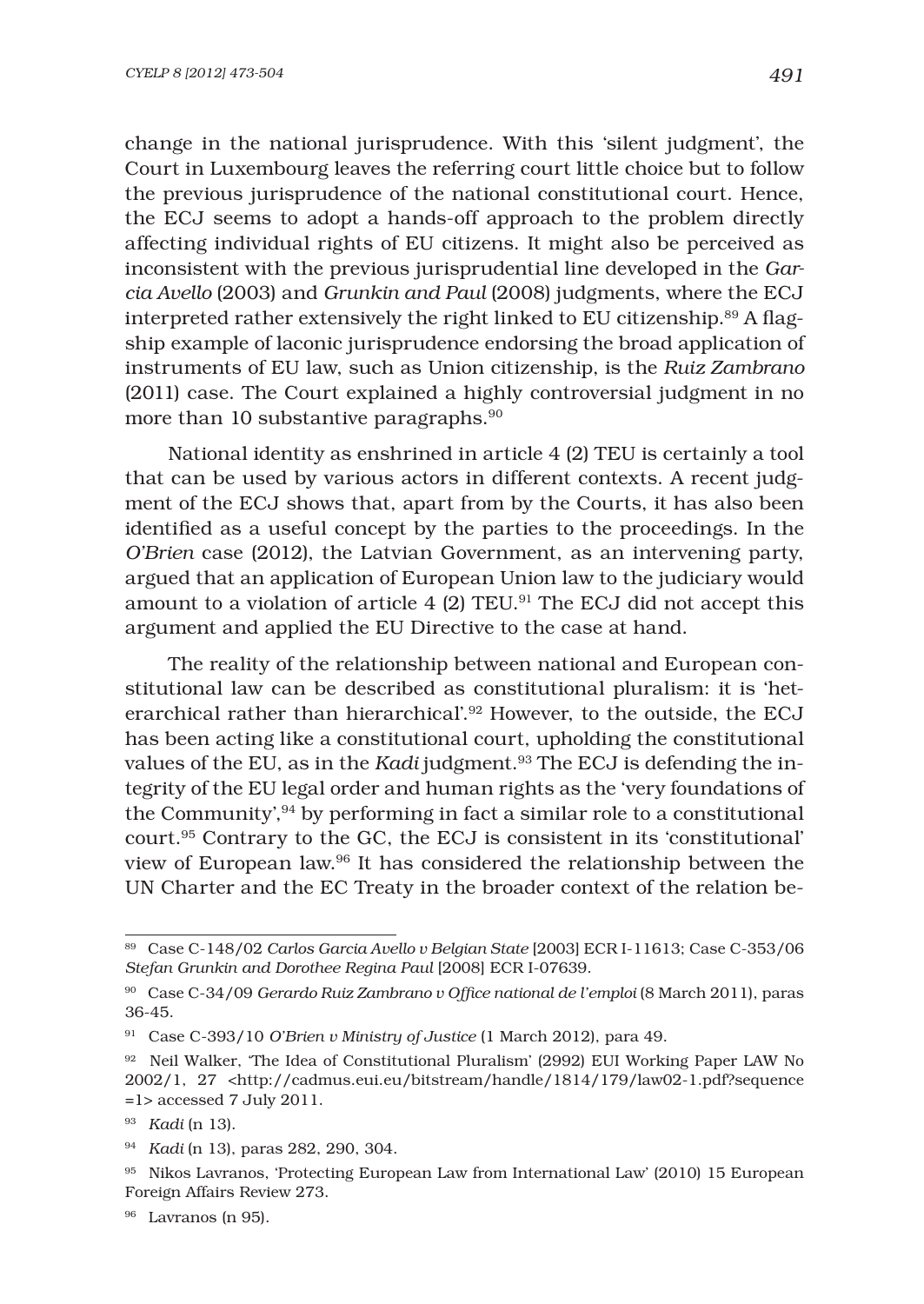tween the international and European legal order, treating the UN Charter as any other international treaty.<sup>97</sup> But it has also clearly established its lack of power to review the compatibility of the SC resolutions with *ius cogens*. 98 At the same time, it rejected the immunity from jurisdiction of the Community acts implementing them. It views itself competent to ensure their compatibility with fundamental rights as enshrined in the European legal order. As Advocate General Maduro suggested, the relationship between international and European law 'is governed by the Community legal order itself, and international law can permeate that legal order only under the conditions set by the constitutional principles of the Community'.99 This is pluralism at the global level. Simultaneously, the Court asserts the general principles of EU law as part of the European identity. The fundamental importance of human rights in the EU legal order has also been upheld with relation to the ECHR or in the context of the EU's Neighbourhood Policy.100

As early as 1973, the Heads of the Member States proposed 'progressively to undertake the definition of their identity in relation to other countries or groups of countries'.101 And this is how the Court is construing it right now.

#### *IV.2. The jurisprudence of national constitutional courts*

National constitutional courts naturally have an 'inside perspective' of the EU. As they perceive themselves as guardians of national constitutional identity, they are partners and essential elements of the construction of European constitutional pluralism. Judges in this framework should remain faithful to the narrative developed from that internal perspective, which can be national, domain-specific or European, but at the same time be informed of other legal orders existing in the 'outside world'.102 Hence the crucial aspect of pluralism as a theoreti-

<sup>&</sup>lt;sup>97</sup> Juan Santos Vara, 'The Consequences of Kadi: Where the Divergence of Opinion between EU and International Lawyers Lies?' (2011) 17(2) European Law Journal 262.

<sup>98</sup> *Kadi* (n 13), para 287.

<sup>99</sup> *Kadi* (n 13) Opinion of AG Maduro, para 21.

<sup>&</sup>lt;sup>100</sup> See *Joint Communication from Presidents Costa and Skouris* (24 January 2011) <http:// curia.europa.eu/jcms/upload/docs/application/pdf/2011-02/cedh\_cjue\_english.pdf> accessed 1 July 2011; Petr Kratochvil, 'Discursive Constructions of the EU's Identity in the Neighbourhood: An Equal Among Equals or the Power Centre?' (2009) 9 European Political Economy Review 5.

<sup>&</sup>lt;sup>101</sup> Declaration on European Identity, Copenhagen, 14 December 1973, 4 <http://www. cvce.eu/obj/Declaration\_on\_European\_Identity\_Copenhagen\_14\_December\_1973-en-02798dc9-9c69-4b7d-b2c9-f03a8db7da32.html> accessed 9 April 2012.

<sup>102</sup> Miguel Poiares Maduro, 'The Three Claims of Constitutional Pluralism' (Draft) 10 <http://cosmopolis.wzb.eu/content/program/conkey\_Maduro\_Three-Claims-of-Pluralism.pdf> accessed 11 June 2011.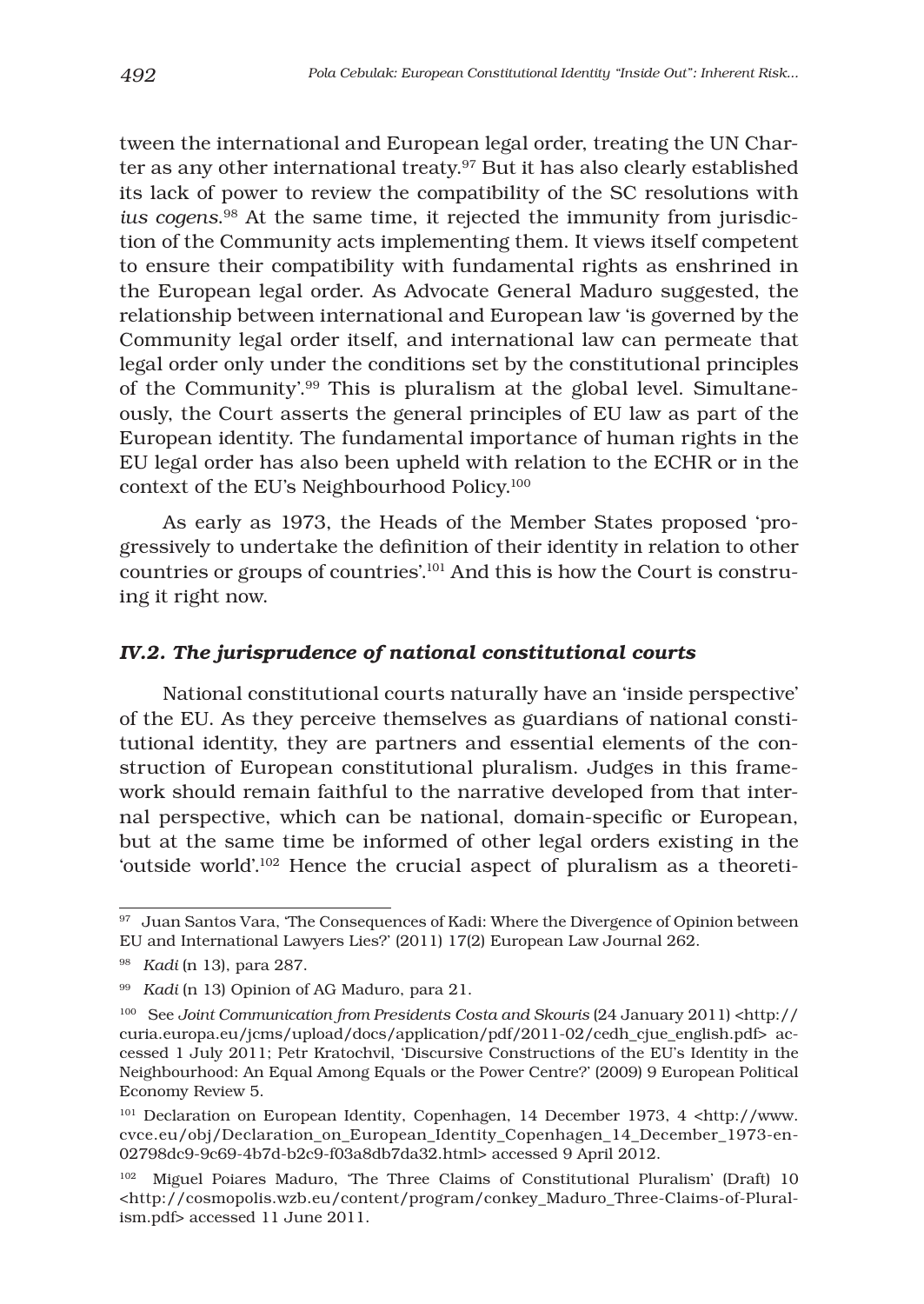cal approach, as defined by Maduro, promotes internal action informed by the external perception and knowledge of the system.103 However, in the most recent judgments, the Polish Constitutional Court - Trybunał Konstytucyjny (TK) - and the Czech Constitutional Court - Ústavní soud (ÚS) - use 'identity talk' rather to indicate a defensive approach to EU integration.104

For instance, the German Federal Constitutional Court - Bundesverfassungsgericht (BVerfG) - in its judgment concerning the Lisbon Treaty (2009) might even seem to take advantage of the new wording of article 4 (2) TEU in order to support its arguments. It expresses its view on the limits of European integration by claiming that:

the Basic Law does not permit the special bodies of the legislative, executive and judicial power to dispose of the essential elements of the constitution, ie of the constitutional identity (Article 23.1 sentence 3, Article 79.3 GG). The constitutional identity is an inalienable element of the democratic self-determination of a people. To ensure the effectiveness of the right to vote and to preserve democratic selfdetermination, it is necessary for the Federal Constitutional Court to watch, within the boundaries of its competences, over the Community or Union authority's not violating the constitutional identity by its acts and not evidently transgressing the competences conferred on it.

Even though the Lisbon judgment of the BVerfG includes a clear message about the problems and the limits of the process of European integration within its current framework, it is still formulated in a very cautious manner. One can observe a shift of expectations concerning democratic legitimation from the European to national level.<sup>105</sup> While beforehand the emphasis was rather on the necessity to ensure democratic governance within the EU, in 2009 the Court in Karlsruhe seemed to put its hopes and expectations for a representative link to society in the hands of the national parliaments.

The careful reasoning of the BVerfG opens up possibilities for various viewpoints. It can be criticised from the perspective of a euro-enthusiast or defended in view of the traditional understanding of democracy: perceived as a constructive contribution to the structure of European constitutional pluralism or a merely defensive attempt to retain the con-

<sup>&</sup>lt;sup>103</sup> Miguel Poiares Maduro (Response to the question 'What is Constitutional Pluralism') in Matej Avbelj and Jan Komárek (eds), 'Four Vision of Constitutional Pluralism' (2008) EUI Working Paper Law 2008/21, 14.

<sup>104</sup> Mayer (n 8) 785.

<sup>105</sup> Davor Jancic, 'Caveats from Karlsruhe and Berlin: Whither Democracy after Lisbon?' (2010) 16 Columbia Journal of European Law 337ff.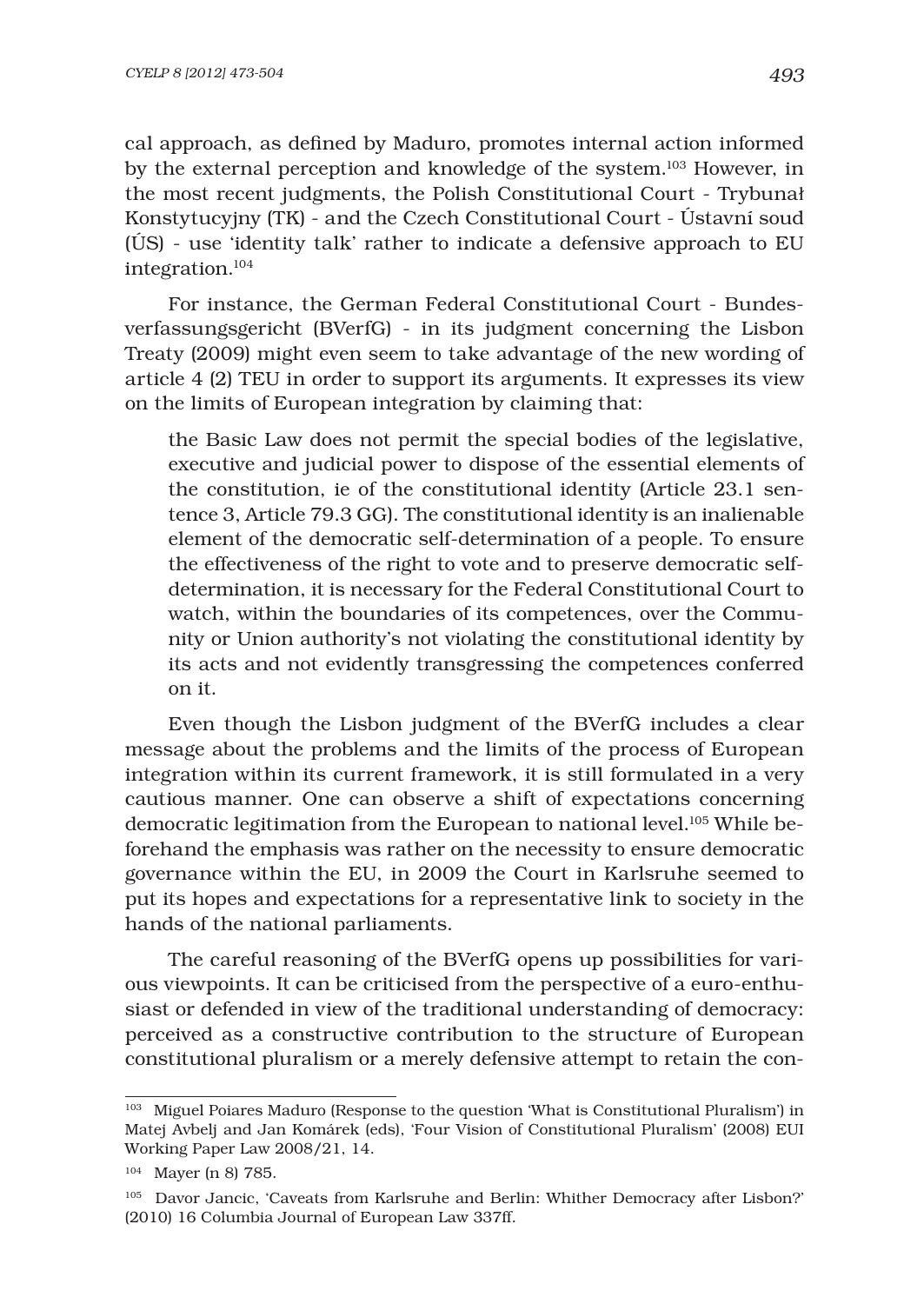stitutional court´s position as the ultimate umpire in the power struggle with the EC<sub>J</sub><sup>106</sup>

# *IV.2.a. Trybunał Konstytucyjny on the constitutionality of an EU regulation*

The judgments of the Court in Karlsruhe seem to serve as a reference point for the other jurisdictions in Europe. Recently, extensive references to the jurisprudence of the BVerfG concerning the supremacy of EU law have resurfaced in two recent controversial judgments of the constitutional courts in Poland and in the Czech Republic.

In its judgment rendered on 11 November 2011, the Polish Constitutional Tribunal - Trybunał Konstytucyjny (TK) - for the first time 'directly reviewed the conformity of the norms of EU secondary legislation to the (Polish) Constitution'.107 This question arose in the course of a constitutional complaint to determine the conformity of article 41 of Council Regulation (EC) No  $44/2011^{108}$  to article 45 (1) of the Constitution, article 45 (1) in conjunction with article 78 and article 176 (1) of the Constitution, as well as to article 32 (1) in conjunction with article 45 (1) of the Constitution of the Republic of Poland.109 The complainant challenged the provision of the Council Regulation on jurisdiction and the recognition and enforcement of judgments in civil and commercial matters on the basis that it amounts to an infringement of her right to a fair and public hearing in first instance proceedings, the principle of equality in court proceedings and the principle of two stages of court proceedings as guaranteed by the Polish Constitution. The TK held that 'the legal construct of *ex parte* proceedings is justified by the special character, subject or function of given proceedings'.110 Hence, article 41 of the Regulation in question was viewed as consistent with the Polish Constitution.

There are several surprising aspects in the judgment, the first one being that even though the affirmation of a lack of infringement of procedural rights of the complainant in the particular case did not require a great effort of argumentation, the TK took the opportunity to pronounce itself extensively in nearly 50 pages on the issue of the control of secondary EU legislation in light of the national constitutional norms. Several

<sup>106</sup> For different narratives that can be read into the *Lisbon* judgment of the BVerfG, see Mayer (n 8) 776.

<sup>&</sup>lt;sup>107</sup> Trybunał Konstytucyjny (16 November 2011) Ref No SK 45/09, para 8.1 <http://www. trybunal.gov.pl/eng/summaries/documents/SK\_45\_09\_EN.pdf> accessed 7 June 2012.

<sup>108</sup> Council Regulation (EC) No 44/2011 on jurisdiction and the recognition and enforcement of judgments in civil and commercial matters [2000] OJ L12/1.

<sup>109</sup> Trybunał Konstytucyjny (n 107), para 5.1.

<sup>110</sup> Trybunał Konstytucyjny (n 107), para 6.6.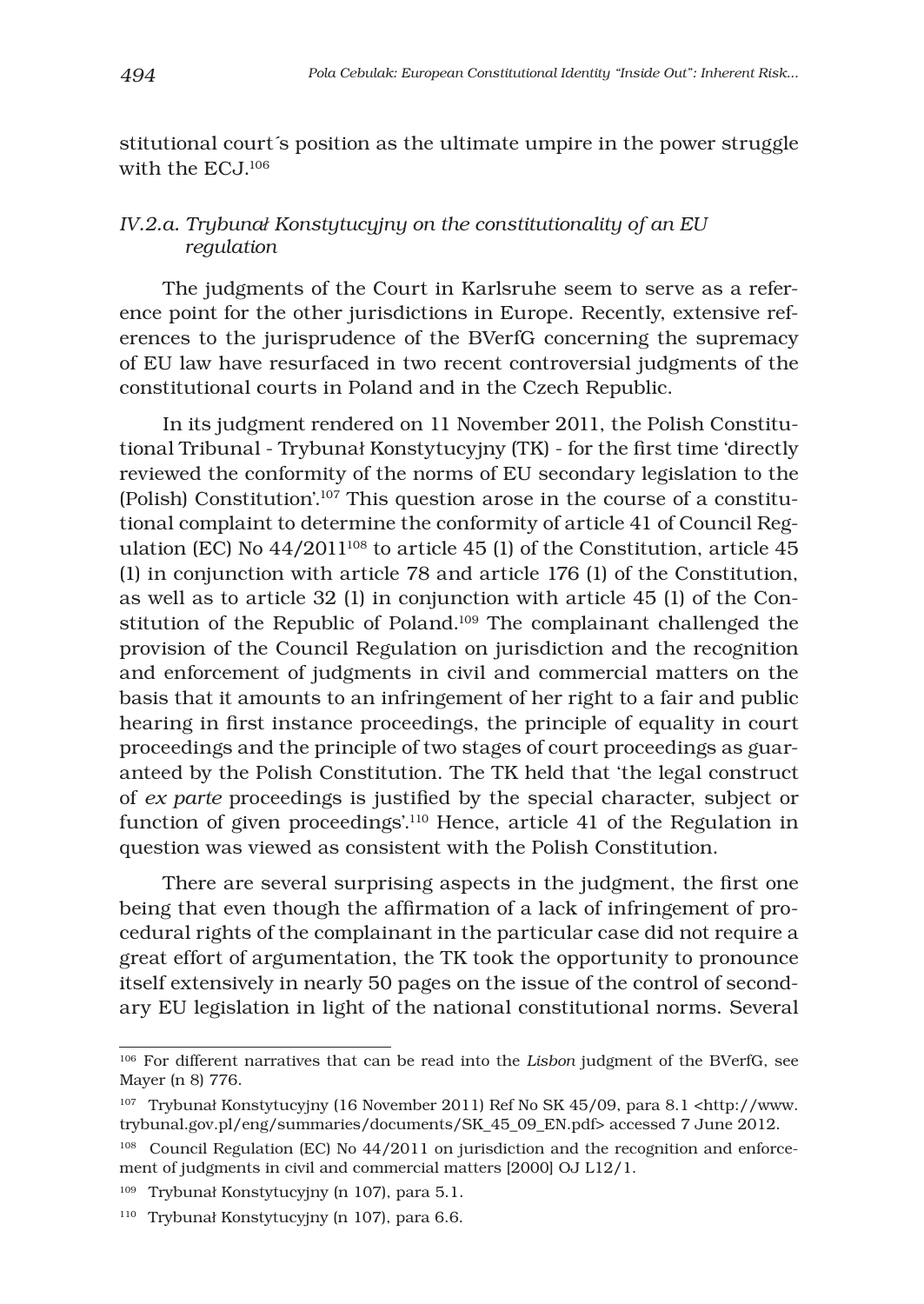points in this judgment can be regarded as *obiter dicta*, allowing the TK to underline its ultimate authority. The TK also takes the opportunity to rely on article 4 (2) TEU. It regards respect of national constitutional identities as an obligation of the EU, representing a counterpart of the obligation of loyal cooperation of the Member States.<sup>111</sup>

From the perspective of the ECJ, it seems to be undisputed that the national courts do not hold ultimate competence to examine the EU legislation in view of its conformity with the Treaties or to adjudicate on the invalidity or interpretation of EU acts. These are namely the competences of the ECJ. However, in the view of the TK this does not exclude the possibility that the same acts can be examined in respect of their conformity with the national constitution by national constitutional courts.112 This competence of the national constitutional jurisdiction applies only for secondary EU legislation and not for the provisions of the Treaties. Nonetheless, it obviously creates possibilities for normative and jurisprudential conflicts. $113$  If the TK in Warsaw should find a provision of an EU directive, regulation or decision contrary to the Polish constitutional provisions, it would suspend its application in the territory of the Republic of Poland.114 With reference to its previous judgment on the Treaty of Accession, the TK recalls that there are three possible reactions in such a situation, namely 'amending the Constitution; or causing modifications within Community provisions; or, ultimately, on Poland's withdrawal from the European Union'.115 Furthermore, a declaration of the unconstitutionality of an EU regulation could result in Poland's liability under article 258 TFEU.116 However, the TK sees itself bound to observe the principle of supremacy of the constitution in the Polish legal system, as this is the will of the constitutional legislator.<sup>117</sup>

Even though the bottom line of this judgment might be considered as a provocation from the perspective of European law, the tone of the TK's argumentation is mostly conciliatory. A ruling declaring the nonconformity of secondary EU law with the constitution is considered to be an *ultima ratio*, while an EU-conform interpretation of the national

<sup>111</sup> Trybunał Konstytucyjny (n 107), para 2.5.

<sup>112</sup> Trybunał Konstytucyjny (n 107), para 2.3.

<sup>113</sup> Trybunał Konstytucyjny (n 107), para 2.4.

<sup>114</sup> Trybunał Konstytucyjny (n 107), para.2.7.

<sup>115</sup> Summary of the judgment of the Trybunał Konstytucyjny (11 May 2005) Ref No K 18/04, para 13 <http://www.trybunal.gov.pl/eng/summaries/documents/K\_18\_04\_GB.pdf> accessed 7 June 2012.

<sup>116</sup> Trybunał Konstytucyjny (n 107), para 5.

 $117$  Argument (n 116), para 2.4.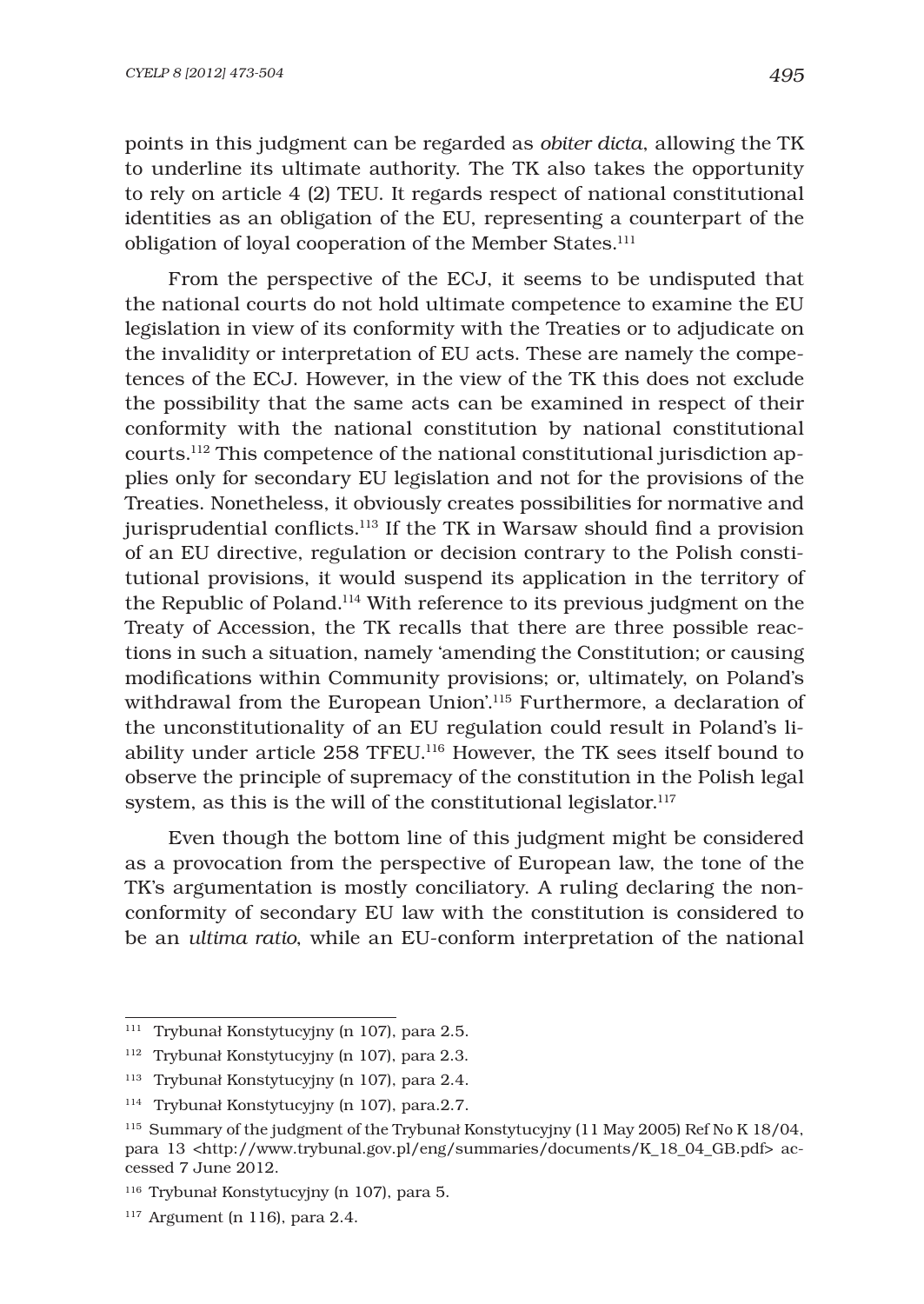constitution shall prevail in practice.118 From the perspective of Polish constitutional law, the argumentation advanced by the TK with respect to differentiation between article 188 and article 79(1) of the Polish Constitution and the inclusion of EU secondary legislation in the definition of 'other normative acts' in article 79(1) seems perfectly logical and legitimate.119 However, it must be emphasised that this line of argument is being developed in the bubble of the purely Polish constitutional order. Beforehand, in a judgment in the domain of fisheries, the TK ruled that it was not competent to review an EU regulation.<sup>120</sup> The TK followed a wellknown approach that it can review merely the provisions of a transposing national act that are not dictated by the EU legal act. In the judgment of November 2011, the Court distinguished this jurisprudence on the basis that it was delivered in the course of proceedings of abstract norm control according to article 188 of the Polish Constitution and not on the basis of a constitutional complaint as in the present case. Hence, any more general statements on the inadmissibility of constitutional review of EU secondary legislation were expressed only *obiter dicta*. 121 This line of reasoning actually undermines the significance of general considerations on the position of secondary EU legislation within the Polish legal order as these are also expressed *obiter dicta* in judgment SK 45/09. The Tribunal provides a concise lecture on the relation between Polish and European law as a dynamic system involving multiple law-making centres.122 It even goes so far as to present the principle of the supremacy of EU law that in the TK's view does not apply to the Polish Constitution which 'retains its superiority and primacy'.<sup>123</sup>

The TK emphasises the parallels in the jurisprudence and the common values shared by the courts in Luxembourg and Warsaw in an attempt to mitigate the negative effects of its substantially defensive, if not disrespectful, approach towards the European legal order. The Tribunal emphasises its commitment to a relationship of cooperation with the ECJ.124 It foresees the 'special character' of the judicial review of the

<sup>118</sup> Argument (n 116), para 2.7.

<sup>119</sup> Argument (n 116), para 1.2.

<sup>120</sup> Trybunał Konstytucyjny, 178/11/A/2009 (17 December 2009) Ref No U 6/08, para 3 <http://www.trybunal.gov.pl/OTK/teksty/otkpdf/2009/U\_06p08.pdf> accessed 7 June 2012.

<sup>&</sup>lt;sup>121</sup> Trybunał Konstytucyjny (16 November 2011) Ref No SK 45/09, para 1.2. <http://www. trybunal.gov.pl/eng/summaries/documents/SK\_45\_09\_EN.pdf> accessed 7 June 2012.

<sup>122</sup> Trybunał Konstytucyjny (n 121), para 2. For more on the concept of 'multicentrism' in the Polish doctrine developed by Ewa Łętowska, see Ewa Łętowska, 'Multicentryczność współczesnego systemu prawnego i jej konsekwencje' (2005) 4 Państwo i Prawo 3.

<sup>123</sup> Trybunał Konstytucyjny (n 121), para 2.2.

<sup>&</sup>lt;sup>124</sup> Trybunał Konstytucyjny (n 121), paras 2.4 and 2.6.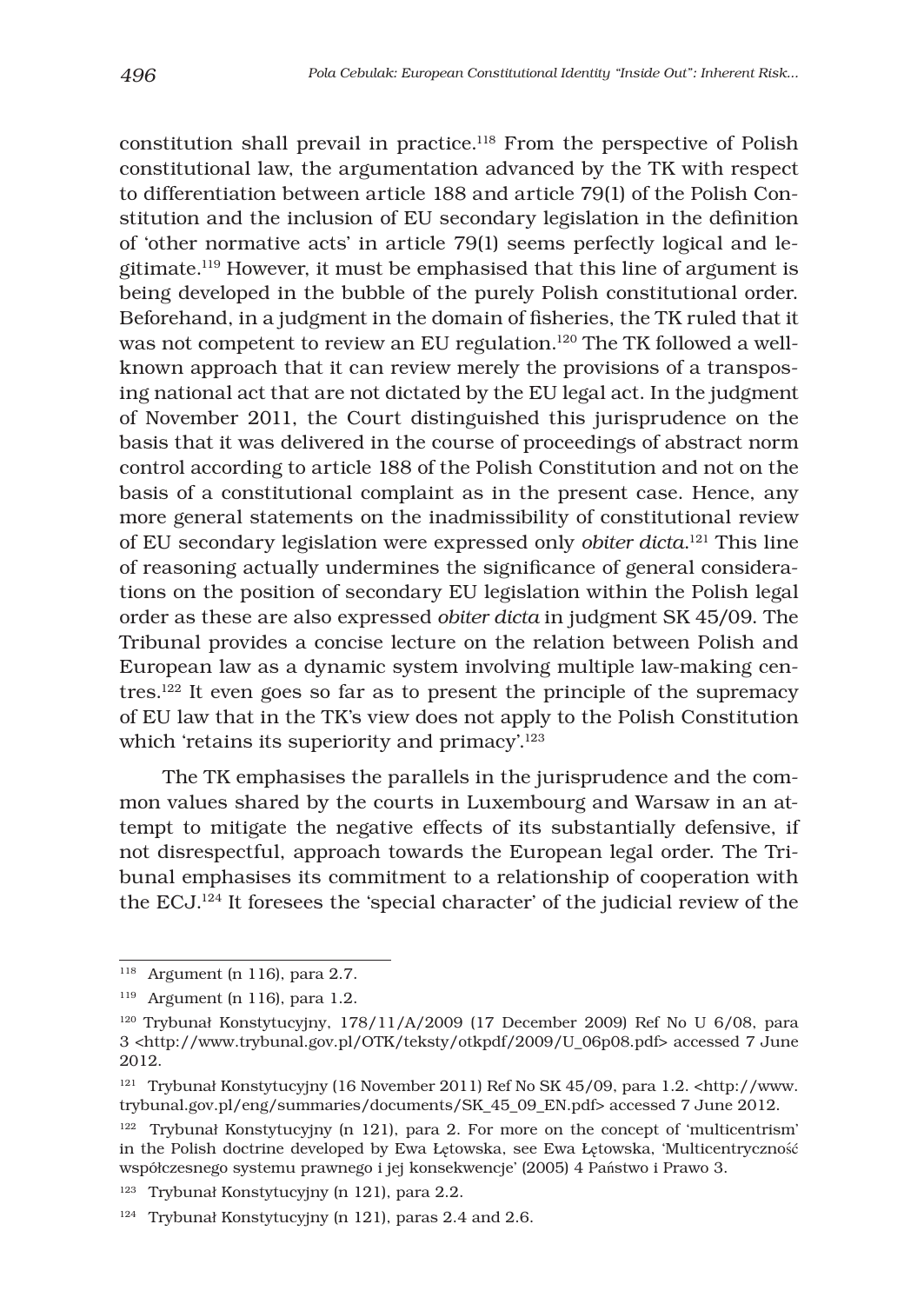acts of EU law.125 Apparently, the TK will review their constitutionality, but cautiously with regard to the principle of loyal cooperation.126 Its review is supposed to be subsidiary in relation to the jurisprudence of the ECJ.127 This might suggest that in the case of non-conformity, the Constitutional Tribunal would first refer a preliminary question to Luxembourg. Such conclusions remain, however, ambiguous as they are not applied in the case at hand. A general explanation of the stance of the Tribunal follows unexpectedly in the last part of the judgment, after the TK had rendered its judgment in the case presented to it.128 This clear statement of intent at the end lies clearly beyond the *ratio decidendi* of the case and appears even to be in contradiction to the approach applied to the present set of facts. For the future, the Trybunał Konstytucyjny intends to apply the test of equivalent protection developed in the *Solange* judgments of the BVerfG and the *Bosphorus* judgment of the ECtHR. In order to 'trigger' the jurisprudence of the TK, a future complainant would thus have to 'make probable that the challenged act of EU secondary legislation causes considerable decline in the standard of protection of the rights and freedoms' in the EU.129

Another aspect of this judgment that catches the eye is that the TK relies to a large extent on legal doctrine and on the foreign jurisprudence of the ECJ, the ECtHR and in particular, the BVerfG. This clearly reveals that the Tribunal delivers its judgment informed of the possible approaches adopted by other European jurisdictions. The constantly growing number of references among national constitutional courts can also be seen as a reflection of constitutional pluralism. In judgment SK 45/09, the extensive description of how the procedural rights at stake in the present case are protected under European law seems ambiguous as the Tribunal is apparently reviewing the compatibility of the Regulation exclusively with the Polish Constitution.<sup>130</sup> On several occasions, the TK relies on the jurisprudence of the Court from Karlsruhe. On the one hand, the BVerfG had the chance to deal with the position of secondary EU law in the German legal order long before Poland even joined the EU. Hence, it might be regarded as only natural that the TK relies on the experience of its German counterpart. On the other hand, the Polish Tribunal definitely appears to strengthen its argument by referring to the BVerfG, which shows the important position the Court in Karlsruhe holds in the

<sup>125</sup> Trybunał Konstytucyjny (n 121), para 1.5

<sup>126</sup> Trybunał Konstytucyjny (n 121), para 2.5.

<sup>127</sup> Trybunał Konstytucyjny (n 121), para 2.6.

<sup>128</sup> Trybunał Konstytucyjny (n 121), para 8.

<sup>129</sup> Trybunał Konstytucyjny (n 121), para 8.5.

<sup>130</sup> See Trybunał Konstytucyjny (n 121), para 6.4.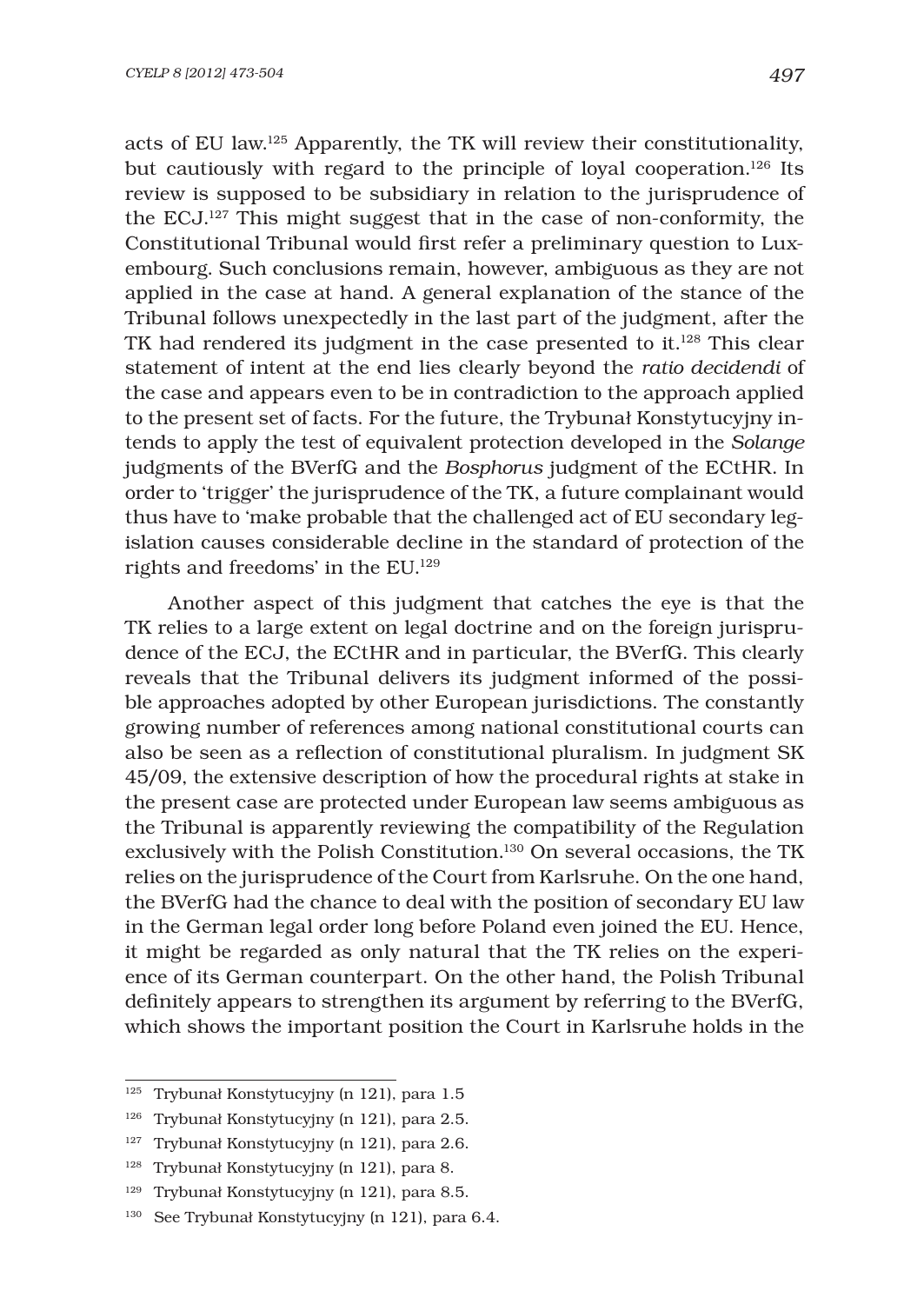field of judicial politics in the EU. Some of the parallels drawn by the TK to German jurisprudence might be criticised, in particular the reliance on the *Honeywell* judgment.131 In *Honeywell*, the BVerfG reserved competence to review secondary EU legislation, although only if the legislation is manifestly *ultra vires*. 132 The Polish Constitutional Tribunal goes further in its judgment, reviewing the conformity of the EU regulation with the human rights enshrined in the Polish Constitution. The Tribunal also makes reference to the jurisprudence of the BVerfG concerning the supremacy of EU law (including the *Solange* judgments) as well as to the *Bosphorus* judgments of the ECtHR. The only logical conclusion is, however, that it does not apply them to the case at hand, as otherwise the TK would regard the standard of human rights protection within the EU as significantly lower than under the Polish Constitution, which appears implausible.

# *IV.2.b. Ústavní soud on the ultra vires jurisprudence of the ECJ*

The Constitutional Court of the Czech Republic - Ústavní soud (ÚS) - in the judgment announced on 31 January 2012 ruled that it would not apply a judgment of the ECJ in an analogous case because the Court in Luxembourg had exceeded the scope of powers transferred to the EU and hence had acted *ultra vires*. 133

The case concerned a Czech citizen, former employee of the Czechoslovak National Railways based in Bratislava, who claimed to be entitled to an old age pension that arose only taking into account the period of insurance acquired in the Slovak pension insurance system. The claim was dismissed first by the Regional Court in Hradec Králové and then by the Supreme Administrative Court, before the claimant lodged a constitutional complaint at the Constitutional Court.<sup>134</sup> The legal question before the Court in Brno involved legal acts of European, international and Czech law. The first two courts dealing with the case applied Regulation (EEC) No 1408/71 of the Council of 14 June 1971 on the application of social security schemes to employed persons, to self-employed persons and to member of their families moving within the Community. The Regulation in Annex III point A/9 ensures the remaining applicability of

<sup>131</sup> Trybunał Konstytucyjny (n 121), para 2.6.

<sup>132</sup> BVerfG, *Honeywell*, 2 BvR 2661/06, 6.7.2010, Absatz-Nr (1 - 116) <http://www.bverfg. de/entscheidungen/rs20100706\_2bvr266106en.html> accessed 7 June 2012.

<sup>133</sup> Ústavní soud, Pl ÚS 5/12 of 31 January 2012 (Slovak Pensions XVII - application of the Agreement between the CR and the SR on Social Security, obligations in international and EU law) 13 <http://www.usoud.cz/view/GetFile?id=6416> accessed 7 June 2012.

<sup>134</sup> Decision of the Regional Court in Hradec Králové, of 29 January 2009 Ref No 52 Cad 35/2008-40; Judgment of the Supreme Administrative Court of 31 August 2011, File No 6 Ads 52/2009.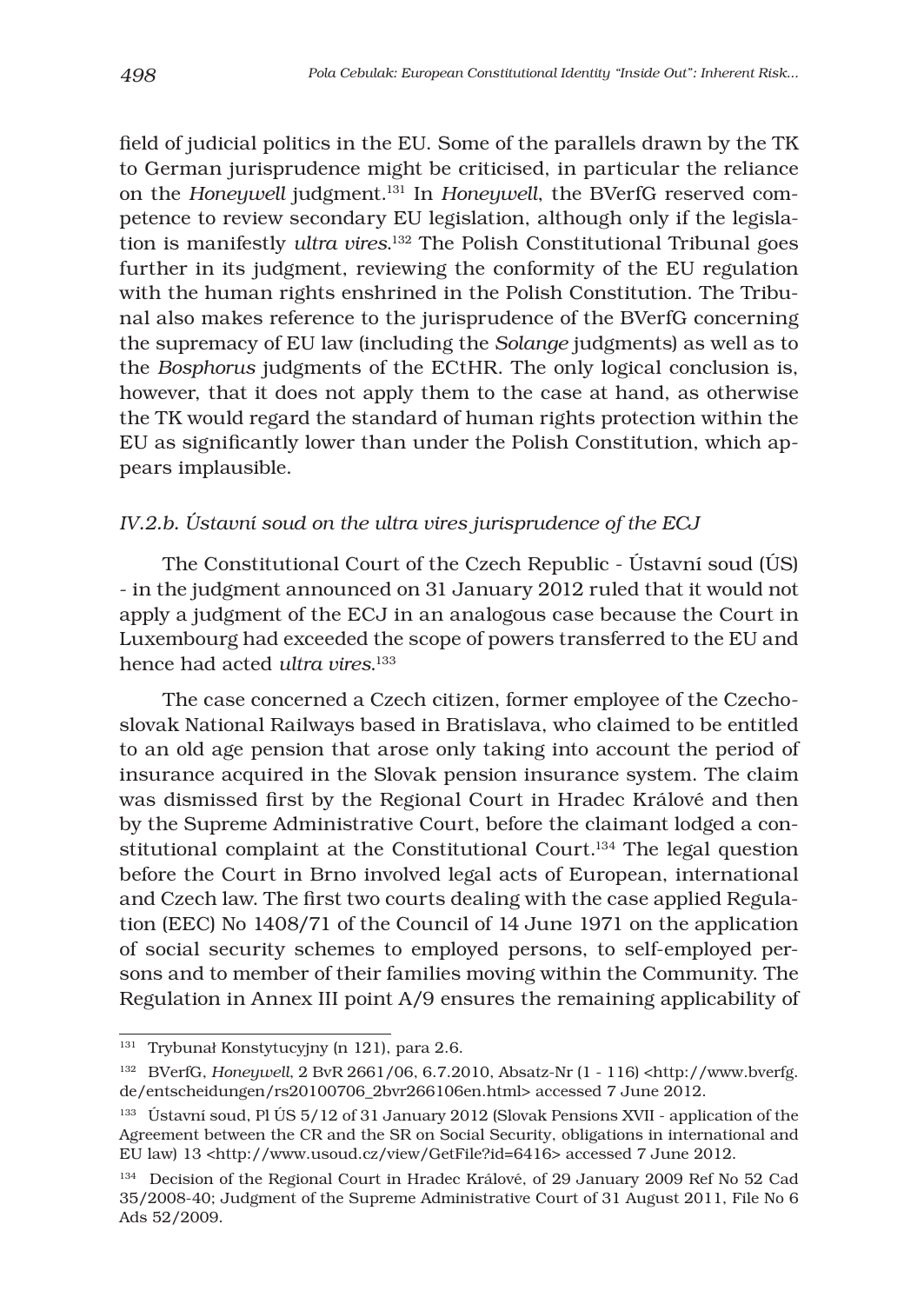the Agreement between the Czech Republic and the Slovak Republic on Social Security.135 With respect to that Agreement, the ÚS developed a rule which

provides for the payment of a supplement to old age benefit where the amount of such benefit, awarded under  $(...)$  the Agreement, is lower than that which would have been received if the retirement pension had been calculated in accordance with the legal rules of the Czech Republic.<sup>136</sup>

In principle, with the aim of avoiding 'constitutionally impermissible discrimination' resulting from 'a particular circumstance that originates in the dissolution of the then-existing Czechoslovak federation', the ÚS granted more beneficial treatment than the one foreseen in the international Agreement by counting the periods of employment in Slovakia in the same manner as those effectuated in the Czech Republic.137 This beneficial rule going beyond the Agreement applied, however, only to Czech citizens residing in the territory of the Czech Republic. The ÚS justified that fact by reference to the scope of application of article 30 (1) of the Czech Charter of Fundamental Rights and Freedoms that guarantees the right to adequate material security in old age to Czech citizens.138

Already in the *Landtova* case referred for a preliminary ruling by the Supreme Administrative Court, the ECJ ruled that the Regulation does not preclude the Czech Constitutional Court from increasing the amount of Czech old age benefit, yet the requirements of nationality and residence that the ÚS attaches to its rule amount to direct and indirect discrimination.139 In order to justify its decision of sticking to the established jurisprudential rule, the ÚS engaged in a more general debate on the relationship between Czech and European legal orders. While recalling its previous judgments, the Constitutional Court reiterated the principles of a Euro-conform interpretation of national law and of the double binding subordination of transferred European law.140 The latter principle is consistent with the approach of the Polish Constitutional Tribunal as it implies a judicial review of secondary EU law for its conformity both with European and national law. The ÚS also underlined its role as 'supreme interpreter of the constitutional regulations (…), which have the highest

 $^{\rm 135}$  Published as no 228/1993 Coll.

<sup>136</sup> Ústavní soud (n 133) 7.

<sup>137</sup> Ústavní soud (n 133) 12.

<sup>138</sup> Charter of Fundamental Rights and Freedoms (as a part of the constitutional order of the Czech Republic) No 2/1993 Coll <http://www.concourt.cz/view/czech\_charter> accessed 7 June 2012.

<sup>139</sup> Case C-399/09 *Marie Landtová v Ceská správa socialního zabezpeËeni* (22 June 2011).

 $140$  Ústavní soud (n 133) 9.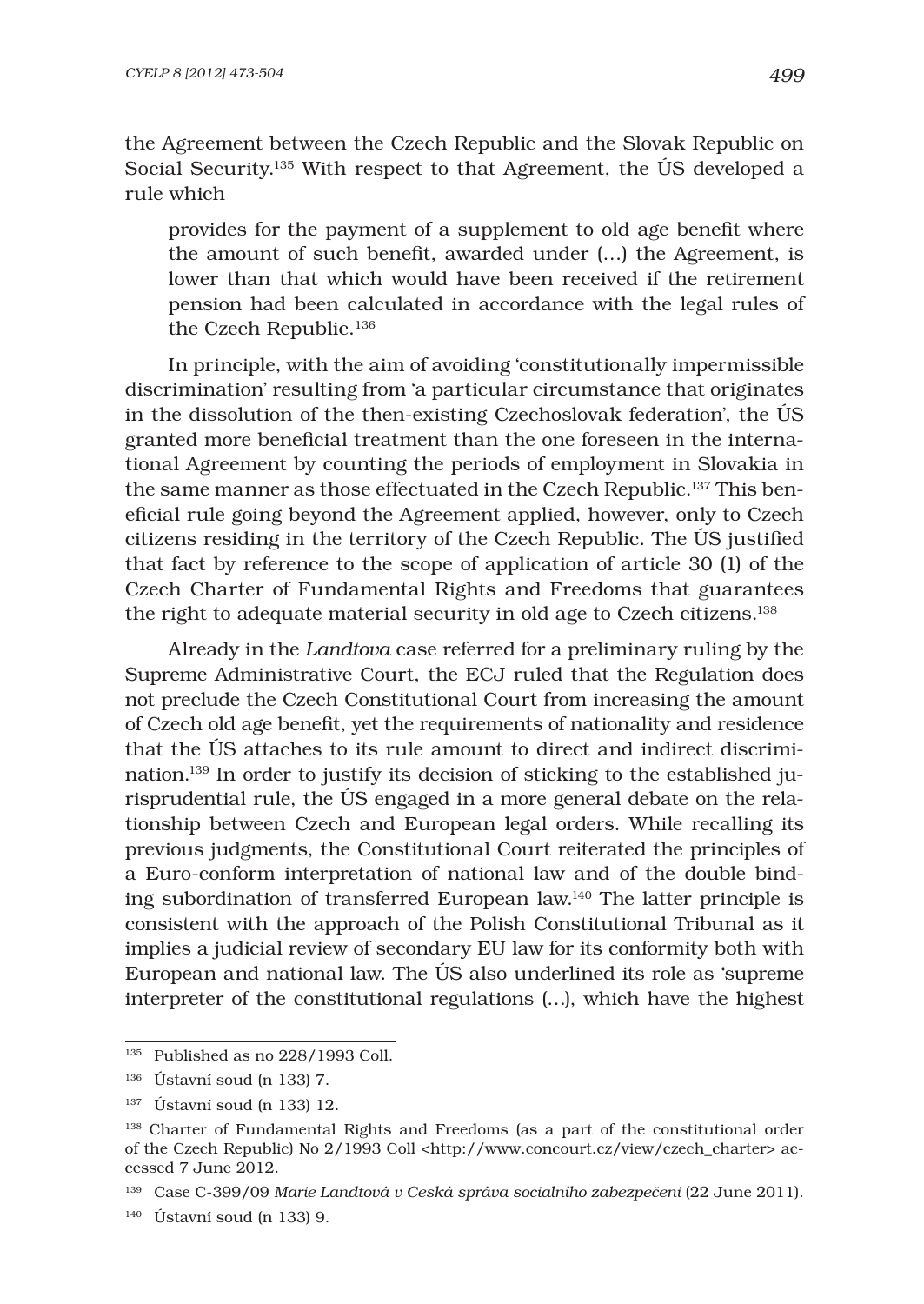legal force on Czech territory'.141 An interpretation *contra legem* of national provisions in order to ensure conformity with EU law would infringe the prerogative of the Constituent Assembly to amend the Constitution.142 The Court in Brno reserves the right to intervene and review the actions of EU organs in three situations: the non-functioning of EU bodies, protection of the material core of the Czech Constitution, and *ultra vires* control.143 In the case at hand, the ÚS came to the conclusion that the ECJ had exceeded the powers that the Czech Republic had transferred to the EU. By applying the EU Regulation to the entitlements of citizens arising from social security until 31 December 1992, the ECJ had acted *ultra vires*. 144 The ÚS did not omit to voice a critique of the Court in Luxembourg for not familiarising itself 'with arguments that respected the case law of the Constitutional Court and the constitutional identity of the Czech Republic'.<sup>145</sup>

Another parallel between the judgment of the ÚS and the TK is extensive references to the jurisprudence of the BVerfG. Unfortunately, the *Solange* jurisprudence keeps being misunderstood as a gate-opener, granting national constitutional courts the possibility to 'intervene in a matter that was addressed as part of the exercise of powers transferred to the European Union'.<sup>146</sup> Such an interpretation disregards the first step foreseen by the Court in Karlsruhe, namely the 'equivalent protection test' that was the necessary precondition to trigger the jurisprudence of the national constitutional court. The ÚS chose not to distinguish its previous jurisprudence given that it does not apply to pensions granted after accession to the EU, because now also the Regulation needs to be taken into account.<sup>147</sup> Concerns about preserving the balance enshrined in the Agreement with respect to the repartition of the payment of pensions between the successor states did not play a crucial role in the judgment of the ÚS as it mostly involved an internal perspective.<sup>148</sup>

The *ultra vires* declaration is in the end a mere side effect of an internal conflict between the Supreme Administrative Court and the Constitutional Court in Brno.<sup>149</sup> It is however important to observe that the

- 145 Ústavní soud (n 133).
- <sup>146</sup> Ústavní soud (n 133) 3. See also 11.

148 Ústavní soud (n 133) 5-6.

 $141$  Ústavní soud (n 133) 10.

<sup>142</sup> Ústavní soud (n 133) 11.

<sup>143</sup> Ústavní soud (n 133) 11.

<sup>144</sup> Ústavní soud (n 133) 13.

<sup>&</sup>lt;sup>147</sup> This line of argument was suggested by the Czech Social Security Administration as a secondary party. Ústavní soud (n 133) 5.

<sup>&</sup>lt;sup>149</sup> See Jan Komárek, 'Playing With Matches: The Czech Constitutional Court's Ultra Vires Revolution' (Verfassungsblog 22 February 2012) <http://verfassungsblog.de/playingmatches-czech-constitutional-courts-ultra-vires-revolution/> accessed 7 June 2012.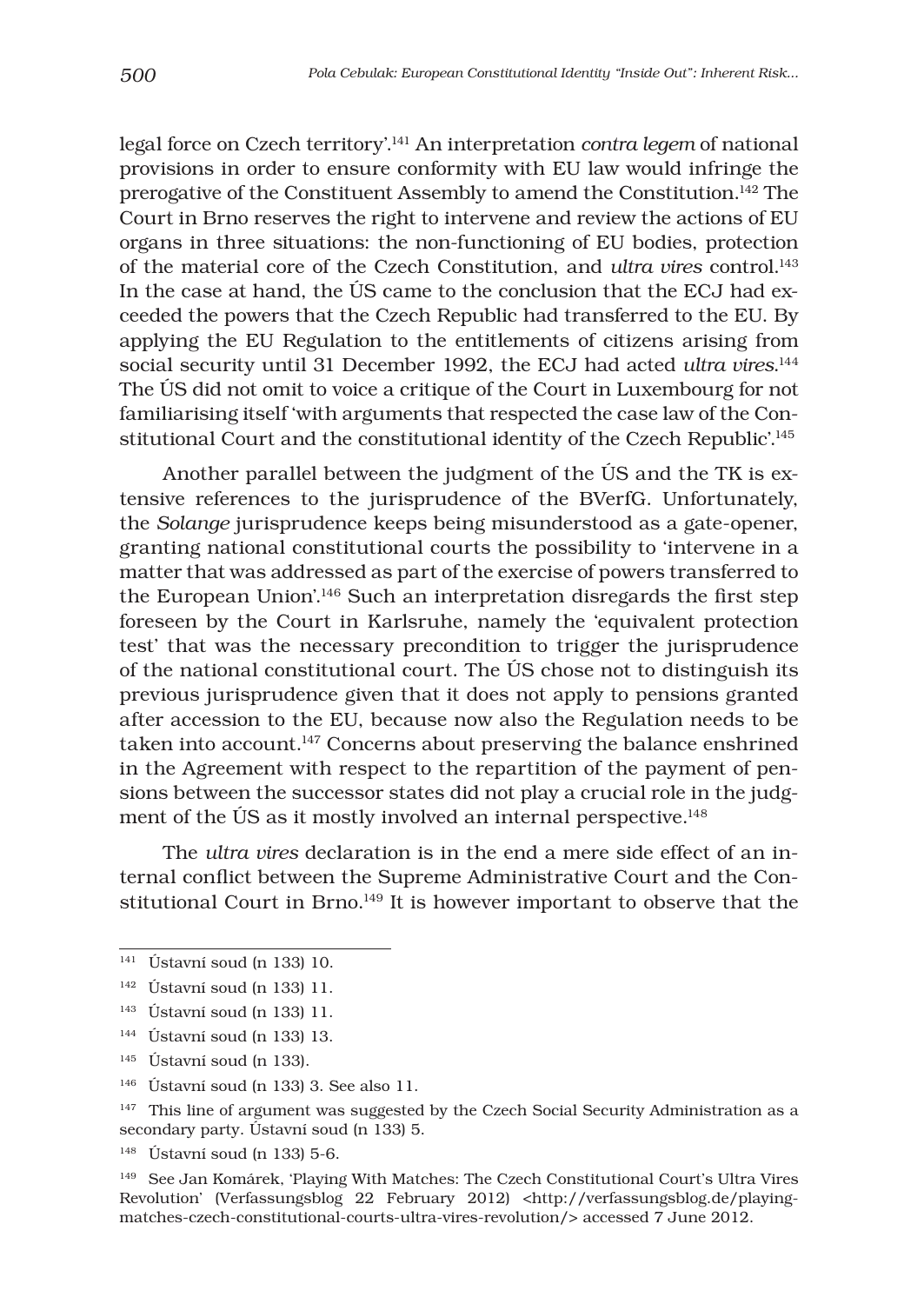ECJ has not shied away from involvement in relations among national instances. It should be enough to recall the *Cartesio* (2008) case, where the ECJ has as a result defended the full autonomy of a national court's decision to make a reference for a preliminary ruling to Luxembourg.150 This decision cannot be amended or set aside by an appellate court.<sup>151</sup> The underlying rationale is the protection of a preliminary discourse with the ECJ from appellate intrusions of superior domestic courts.<sup>152</sup> In such situations the implied consequence of the Court's judgments is an 'invitation to national judicial rebellion'.153 On the one hand, such a construction illustrates how the preliminary ruling procedure becomes an important tool of constitutional pluralism and contributes to the improvement of the quality of judgments. The national courts and the ECJ engage in a constructive discourse as each has to take into account that its judgment will be ultimately applied by another instance.154 On the other hand, a natural consequence is that instead of remaining a neutral third party, the ECJ will be involved in power struggles between national institutions. The judgment of the Ústavní soud on Slovak pensions can serve as an illustration of the risk of abuse of the structure of constitutional pluralism for judicial politics and of skirmishes among the national judicial instances.

### V. Conclusions

The jurisprudence of the ECJ and the national constitutional courts referring to the national constitutional identities of the Members States fits into the framework of constitutional pluralism as a *modus vivendi* of the European legal order. One might perceive a more general tendency in the process of EU integration for EU policies to be increasingly dominated by national agendas.155 As a result, EU policies might be held hostage by the interests of the stronger Member States. These tendencies enhance the tensions inherent in the pluralist structure of the relationships between legal orders in the European arena. Constitutional identity is yet another concept used in this debate on ultimate authority. Pluralism assumes that the courts will compete over ultimate authority and will try to use such a concept 'to their advantage'. With regard to article 4 (2)

<sup>150</sup> Case C-210/06 *Cartesio Oktató és Szolgáltató* bt [2008] ECR I-09641, paras 88-98.

<sup>151</sup> *Cartesio Oktató és Szolgáltató* (n 150).

<sup>152</sup> Sarmiento (n 43) 300.

<sup>153</sup> Sarmiento (n 43) 301.

<sup>154</sup> Sarmiento (n 43) 302.

<sup>155</sup> For the case of EU Enlargement Policy, see Christophe Hillion, 'The Creeping Nationalisation of the EU Enlargement Policy' (2010) 6 SIEPS 7 < http://www.wider-europe.org/ sites/default/files/attachments/events/SIEPS%20report.pdf> accessed 7 June 2012.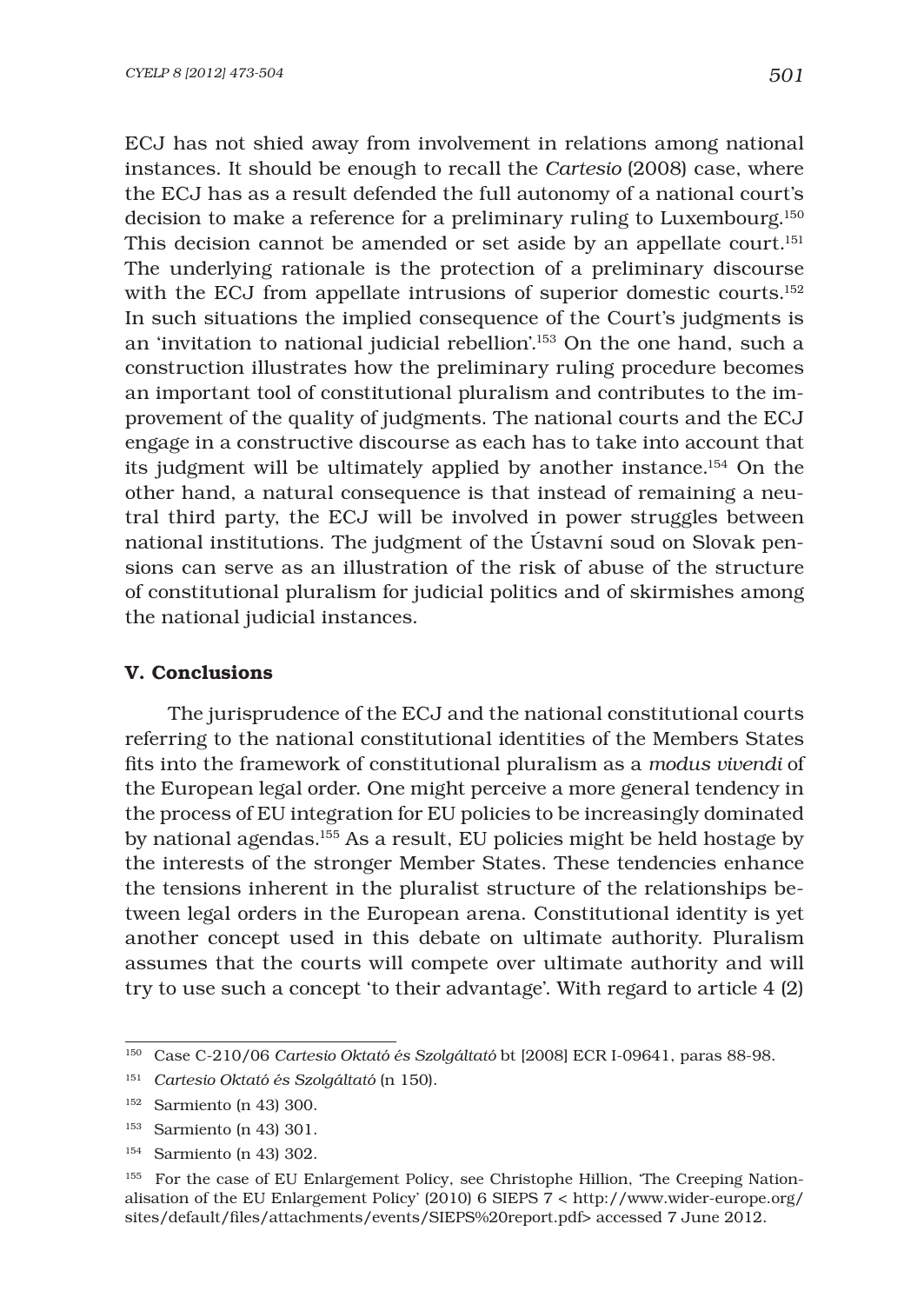TEU, the ECJ seems to have more persuasive power than the TK or the ÚS. However, the jurisprudence is certainly not settled yet.

The difficulties in defining national or European constitutional identity stem to a large extent from the fact that it is merely a translation of a societal or cultural, if not metaphysical, concept into a legal context.156 Identity supposedly represents an essence that distinguishes one constitutional order from another: its 'genetic patrimony'.157

Asserting a European constitutional identity is a difficult task, in particular in view of the enlargements and the growing competences of the EU. The Court has been very careful with the concept of European identity; it has never used it expressly in its jurisprudence. However, when the Court affirms the status of human rights as the 'very foundations of the Community legal order', this sounds a lot like 'identity talk'.158 Like other EU institutions, the ECJ has emphasised the common values of the EU to the outside rather than to the inside, namely in relation to the international legal order rather than to the legal orders of the Member States. Such an approach might be perceived as furthering the process of constitutionalisation inside the EU and strengthening the position of the ECJ as the EU's constitutional court, but at the same time representing a pluralist stance outside the EU on the question of relations between legal orders in the international arena.

Respect of diversity both in internal as well as external matters is not a new value for the EU. Therefore, even though the normative references to 'European identity' or 'national identities of the Member States' might be important declarations at a political level, they are not revolutionary from the legal point of view. The concept of constitutional identity can become yet another tool in the European pluralist framework, used either to challenge or to uphold the authority of the ECJ. An interesting question in the legal architecture of the EU is whether national constitutional identity becomes a concept of European law, enlarging the scope of competence of the ECJ, or whether it represents a useful tool enabling national derogation from EU law. However, little consistent practice of the courts is available yet. A historical interpretation suggests that the legislative amendment of article 4 (2) TEU introduced by the Lisbon Treaty was not intended as a derogation clause. It was suppose to grant

<sup>156</sup> Alexandre Viala, 'Le concept d'identité constitutionnelle: approche theorique' in Laurence Burgorgue-Larsen (ed), *L'identité constitutionnelle saisie par les juges en Europe* (Editions Pedone 2011) 8.

<sup>157</sup> Viala (n 156) 21.

<sup>158</sup> Vasilios Skouris, 'EuGH oder BVerfG - wer hat das letzte Wort?' speech at the Deutscher Anwaltstag 2011 <http://www.davblog.de/?p=844> accessed 7 June 2012.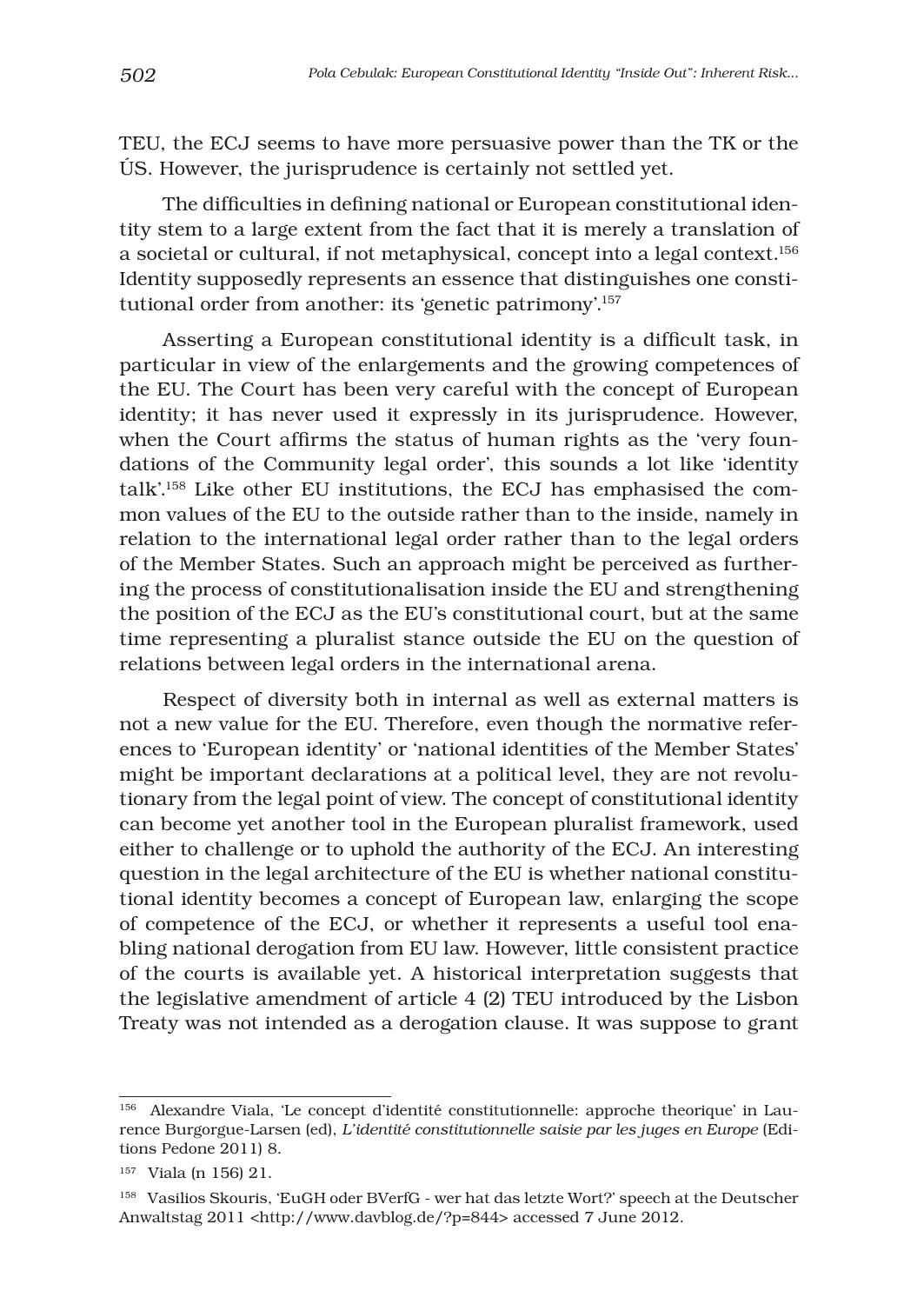competence neither to the EU nor to the Member States.159 On the one hand, the Court of Justice seems to have a tendency to gradually but constantly expand the field of application of EU law.<sup>160</sup> In light of this tendency, the usage of the principle of respect for the national identities of the Member States can also be seen as an attempt to 'unionise' this concept and guarantee the exclusive jurisdiction of the Court in Luxembourg on the modalities of its application. Then the concept of 'national identities' would become just another instrument of EU law that would, however, not substantially change its melody.

In view of the inherent role of constitutional courts as guardians of the constitution, it is an extremely difficult task for them to strike a balance with the obligations arising under European law. One could expect that this inherent tension should become less visible and more settled with the advancement of the process of EU integration. However, the constitutionalisation of the EU legal order serves as a catalyst in this debate. Moreover, in the last decade, there seems to have been a general tendency in EU integration to adopt a defensive position, barricading the national constitutions, instead of defining the common values and principles.161 The *Lisbon* judgment of the Constitutional Court in Karlsruhe, especially when read in the context of the whole jurisprudence of the BVerfG concerning the relationship with EU law, can be understood more as a symptom than a problem, a symptom for unresolved issues of European integration.162 The BVerfG formulates hypothetical caveats for the *ultima ratio* case of normative incompatibility.<sup>163</sup>

The ordinary judge can find himself facing a clash of authorities when a judgment from Luxembourg does not correspond to the judgment of his national constitutional court.164 Nonetheless, unclear judgments of national constitutional courts disclosing a hostile attitude and a prevalent concern to protect their own jurisprudential turf do not offer a way to resolve this dilemma. The Polish and Czech constitutional jurisdictions in their recent judgment failed to make a constructive contribution to find a settlement of the relationship between national and European

<sup>159</sup> Final report of Working Group V of the European Convention (4 November 2002) 11 <http://register.consilium.europa.eu/pdf/en/02/cv00/cv00375-re01.en02.pdf > accessed 7 June 2012.

<sup>&</sup>lt;sup>160</sup> Henri De Waele, 'The Role of the European Court of Justice in the Integration Process: A Contemporary and Normative Assessment' (2010) 6(1) Hanse Law Review 3, 11.

<sup>&</sup>lt;sup>161</sup> Franz C. Mayer, 'L'identité constitutionnelle dans la jurisprudence allemande' in Laurence Burgorgue-Larsen (ed), *L'identité constitutionnelle saisie par les juges en Europe* (Editions Pedone 2011) 84.

<sup>162</sup> Mayer (n 8) 785.

<sup>163</sup> Jancic (n 105) 337.

<sup>164</sup> Sarmiento (n 43) 302.